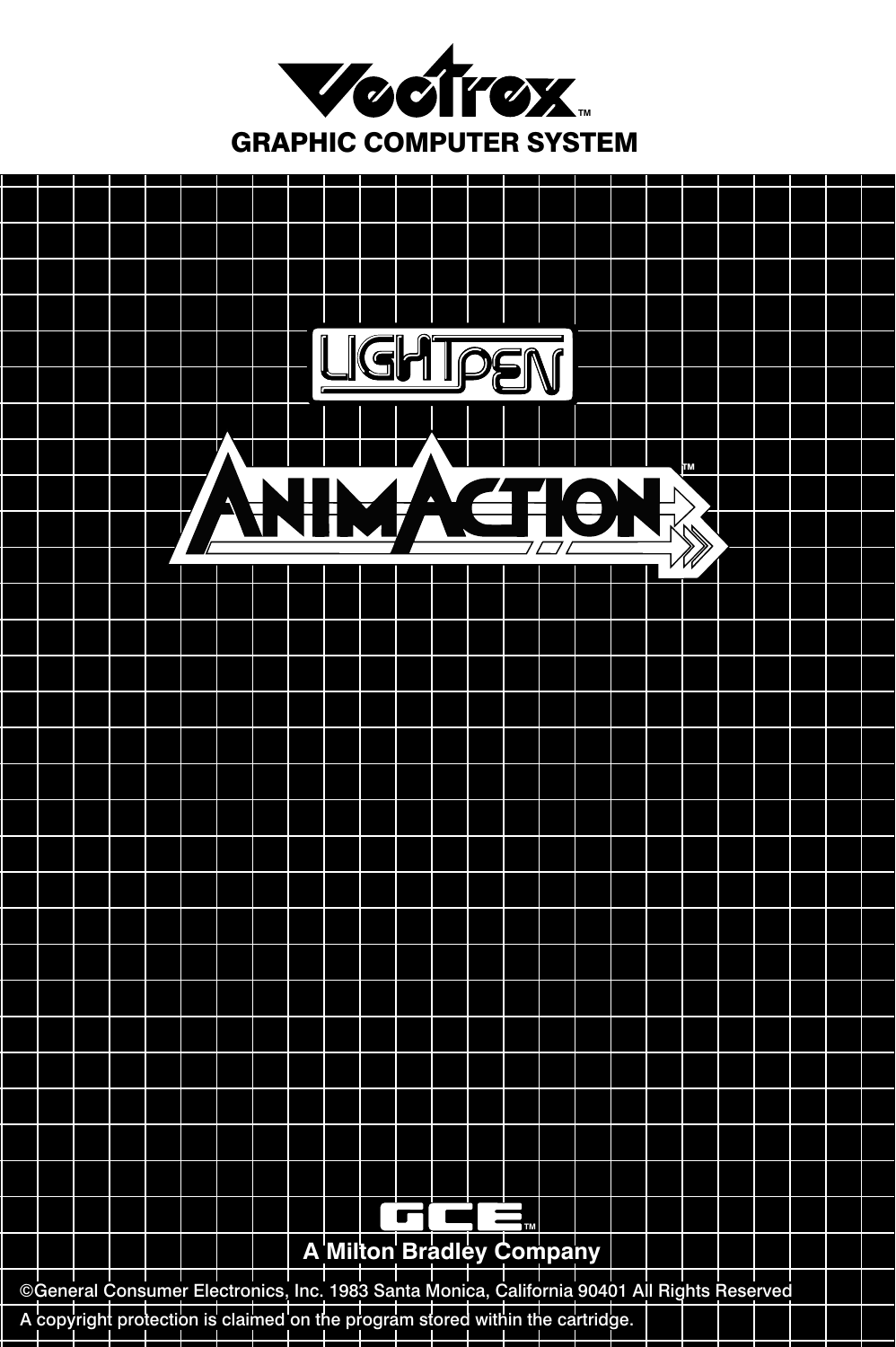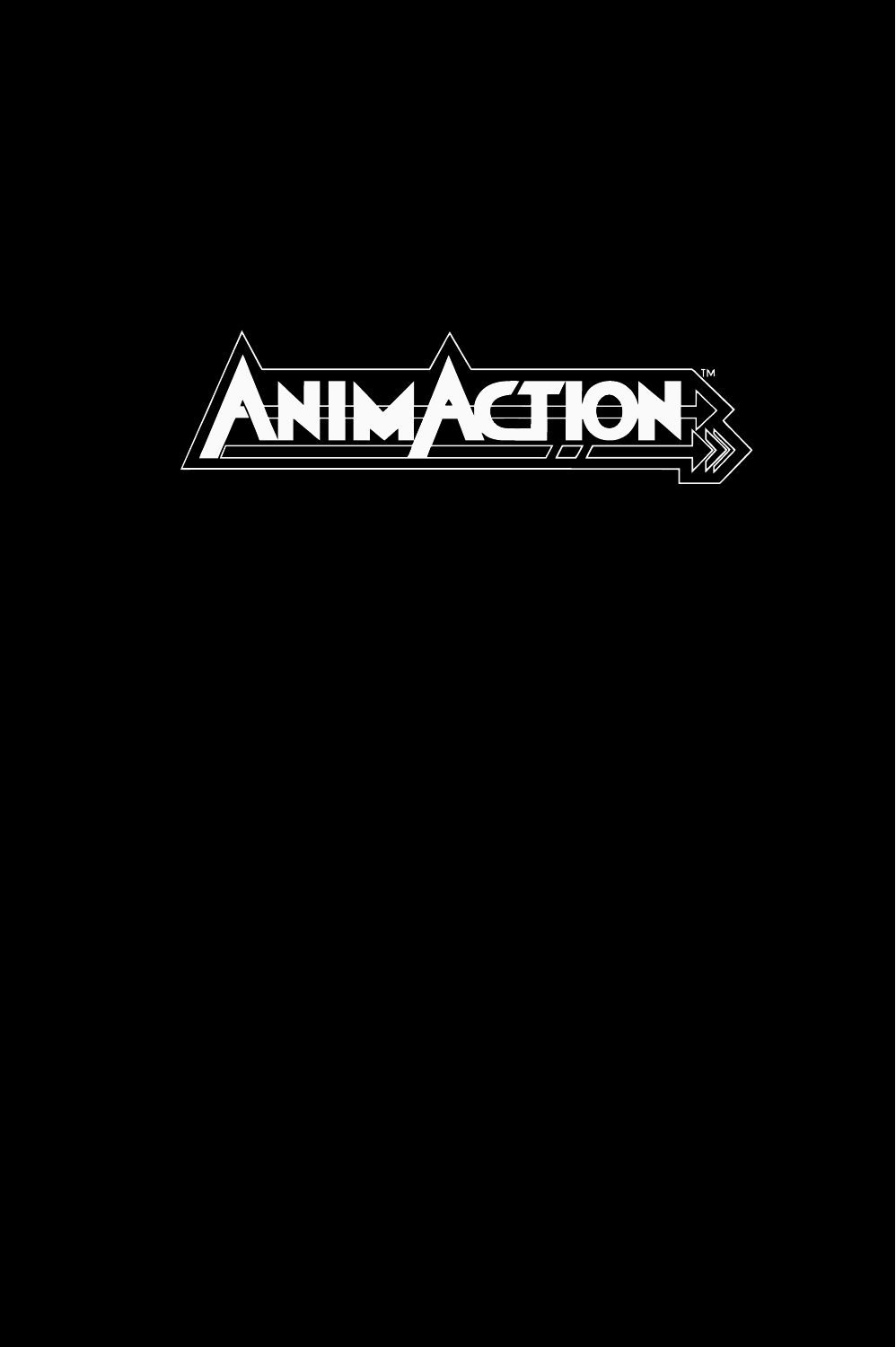ANIMACTION<sup>™</sup> is the first video craft of *its kind that enables you to create and animate your own art like never before! ANIMACTION's totally new concept lets you create any scene using pre-drawn figures and shapes...and then combine those with other figures, backgrounds and scenery you draw yourself! Follow the easy-to-read instructions in this manual and animate your basic scene, watching your creations come to life right in front of your eyes! It's easy...fun...and ANIMACTION brings a whole new dimension to your art!*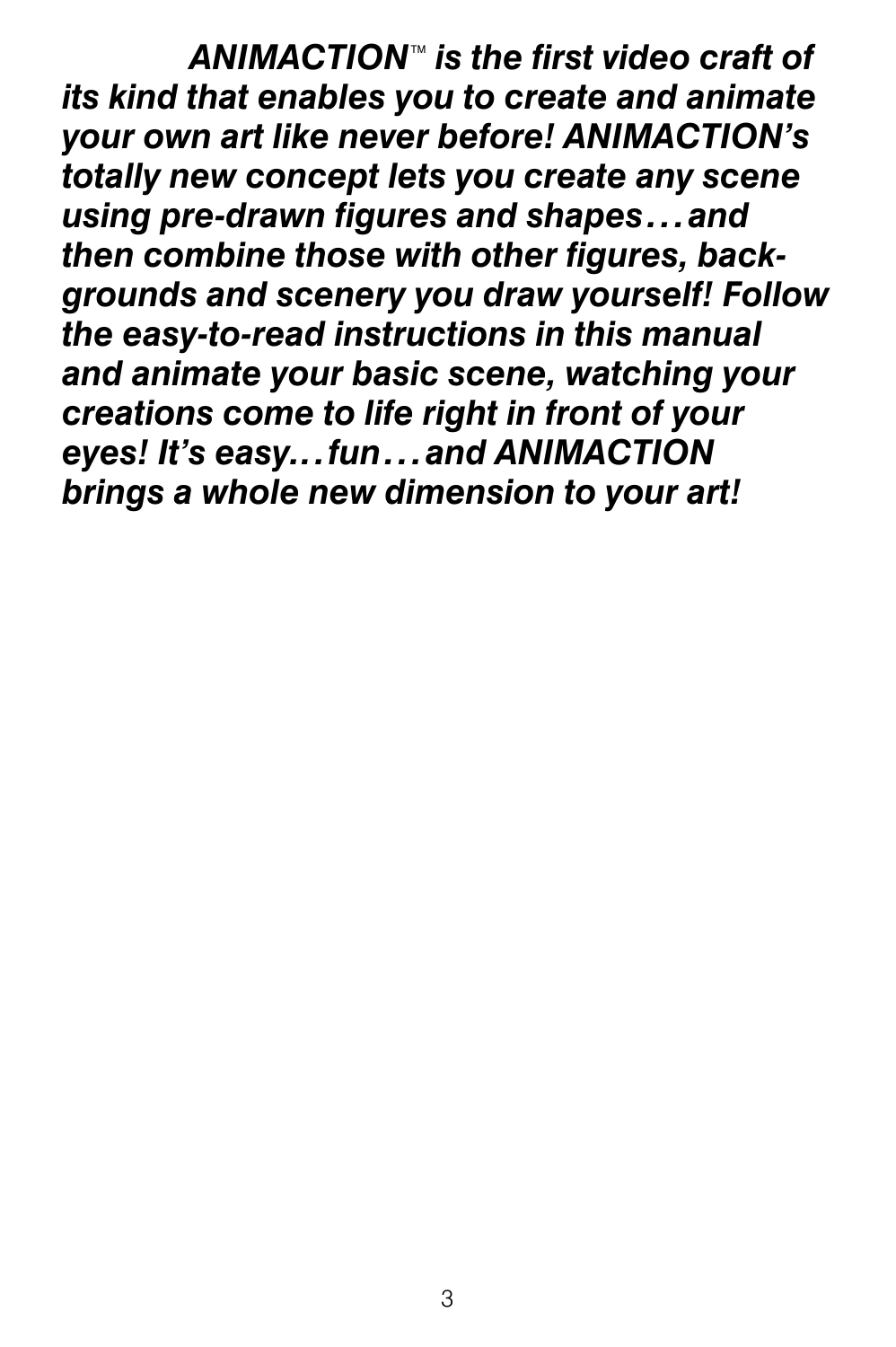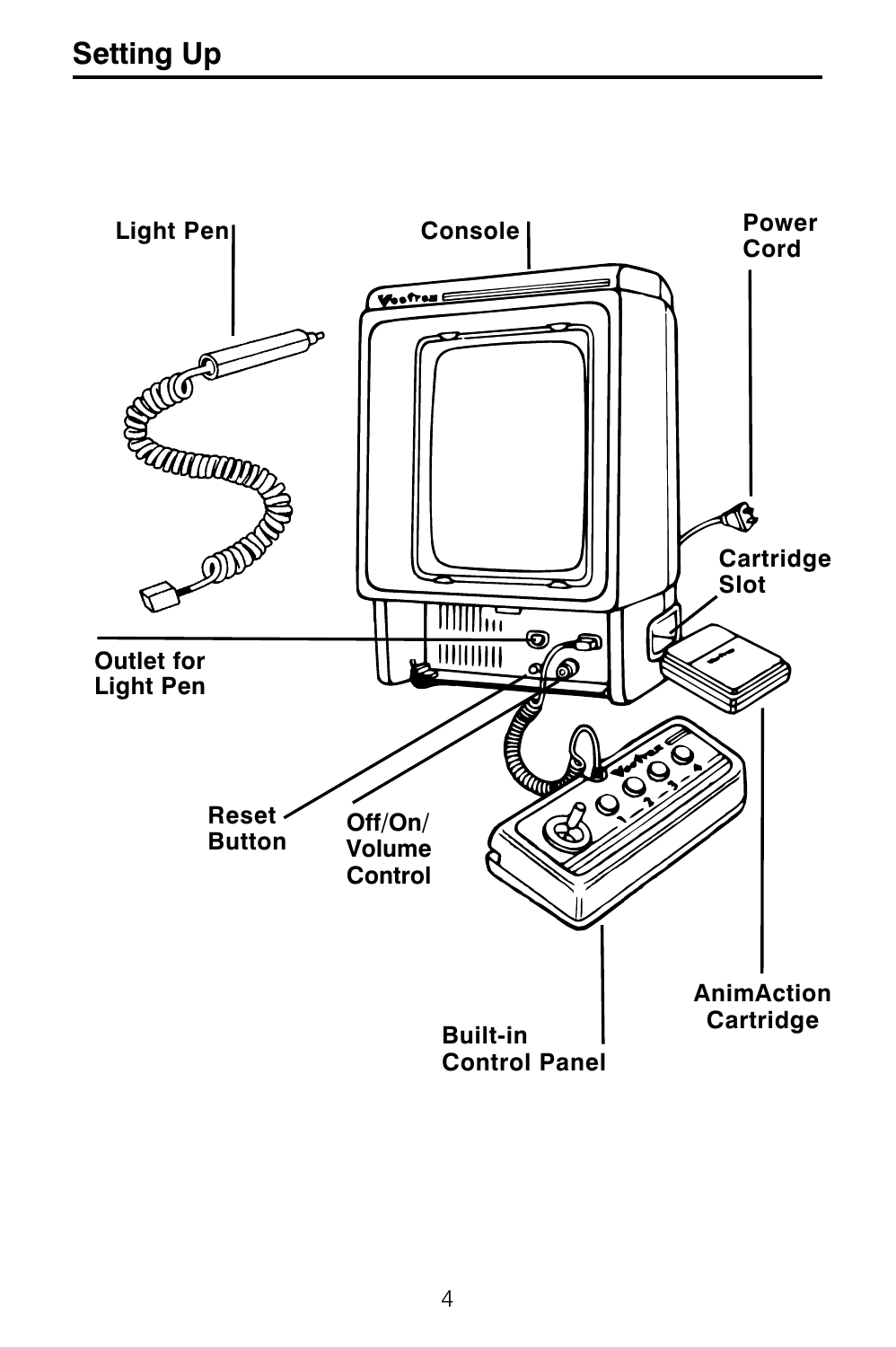# **Setting Up**

■ Make sure the console power cord is plugged into a 120 volt AC 60 cycle electrical outlet.

• Check to be sure the plug for the built-in control panel is firmly seated in the control panel outlet on the right. ■ Plug the Vectrex Light Pen into the outlet marked, 2nd

Player' (to the left of where the control panel is plugged in).

 $\bullet$  MAKE SURE THE CONSOLE IS TURNED OFF BEFORE INSERTING THE CARTRIDGE. Insert the ANIMACTION cartridge into the cartridge slot with the label side up. Be sure it is firmly inserted to the guideline marked on the cartridge.

■ Turn the OFF/ON/VOLUME CONTROL to the ON position (clockwise). You will see the Vectrex title for a few seconds, then the ANIMACTION title, followed by the Menu.

■ Adjust the volume control to the desired listening level.

<sup>+</sup> IMPORTANT: Adjust the BRIGHTNESS CONTROL (on back of console) so that the white dot in the center of the screen just barely disappears. If the brightness is too dim, the Light Pen will not provide maximum performance.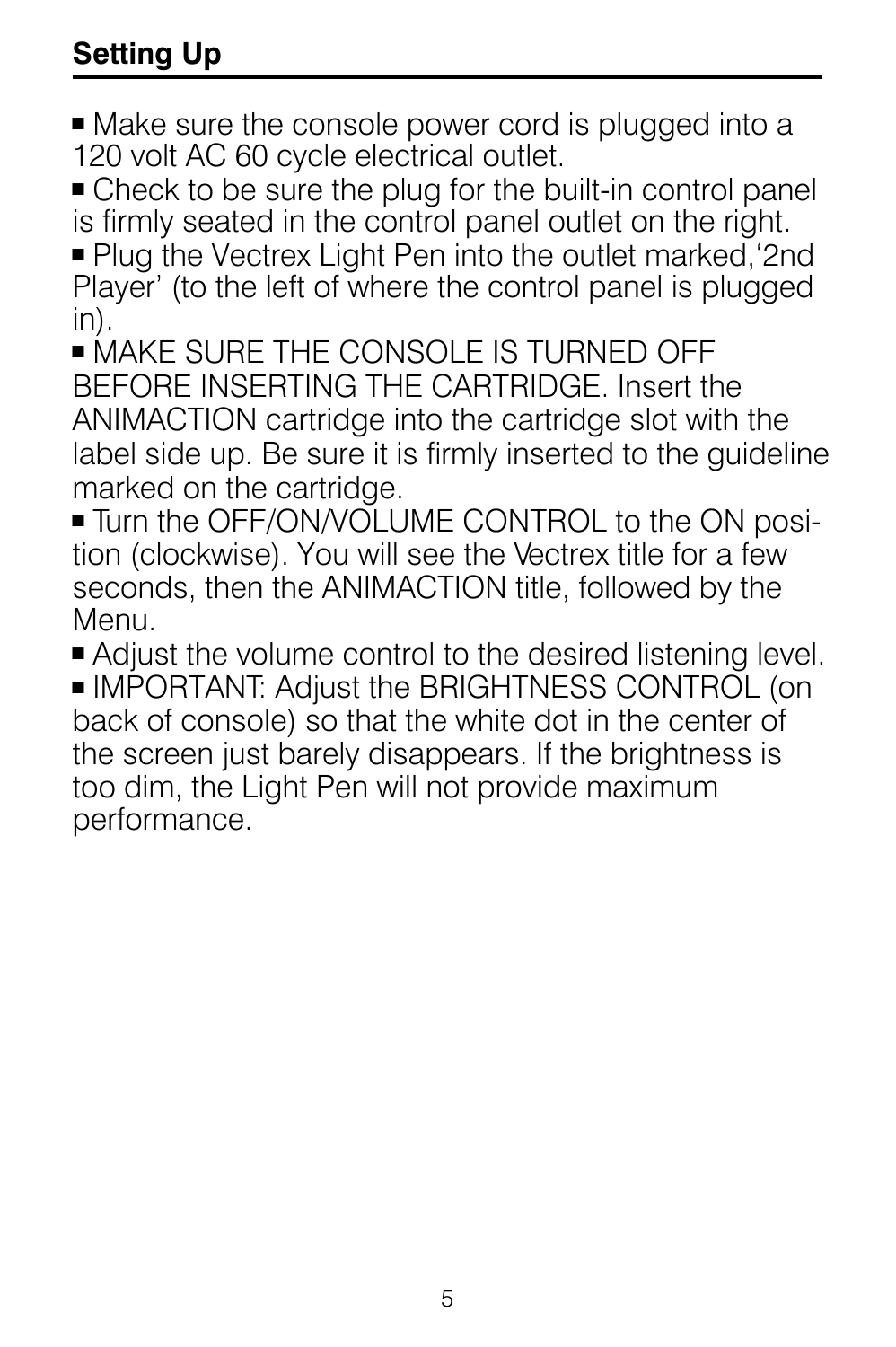AnimAction's features make it one of the most amazing video crafts available today so before we go into all the details, here's a simple summary of the basic steps involved in creating and animating art with AnimAction:

■ Review the pre-drawn figures and shapes (called 'sprites') in the AnimAction library and decide which ones you want to use in your basic scene. If you like, you can make your own figures and shapes and add them to the AnimAction library!

■ Select any of the sprites (both pre-drawn and your own) from the library and put them into your basic scene.

■ Adjust the sprites in your basic scene ... you can make them larger or smaller… turn them around … flip them inside out… or make them brighter or dimmer.

- Add other details to your basic scene (called 'etching') —backgrounds like mountains, a horizon, trees, houses, pastures, the ocean— anything that you want to remain stationary while your sprites are animating.
- Once your basic scene is composed in Frame 1, proceed on to other frames where you can make changes to the sprites …move them around to different areas, enlarge or reduce them, turn them around! You can do something different in each frame!

■ After you've animated all the frames you wish, you can 'play' them back… watch them animate… forward, backward and at different speeds!

Now let's take these basic steps and explain them in more detail …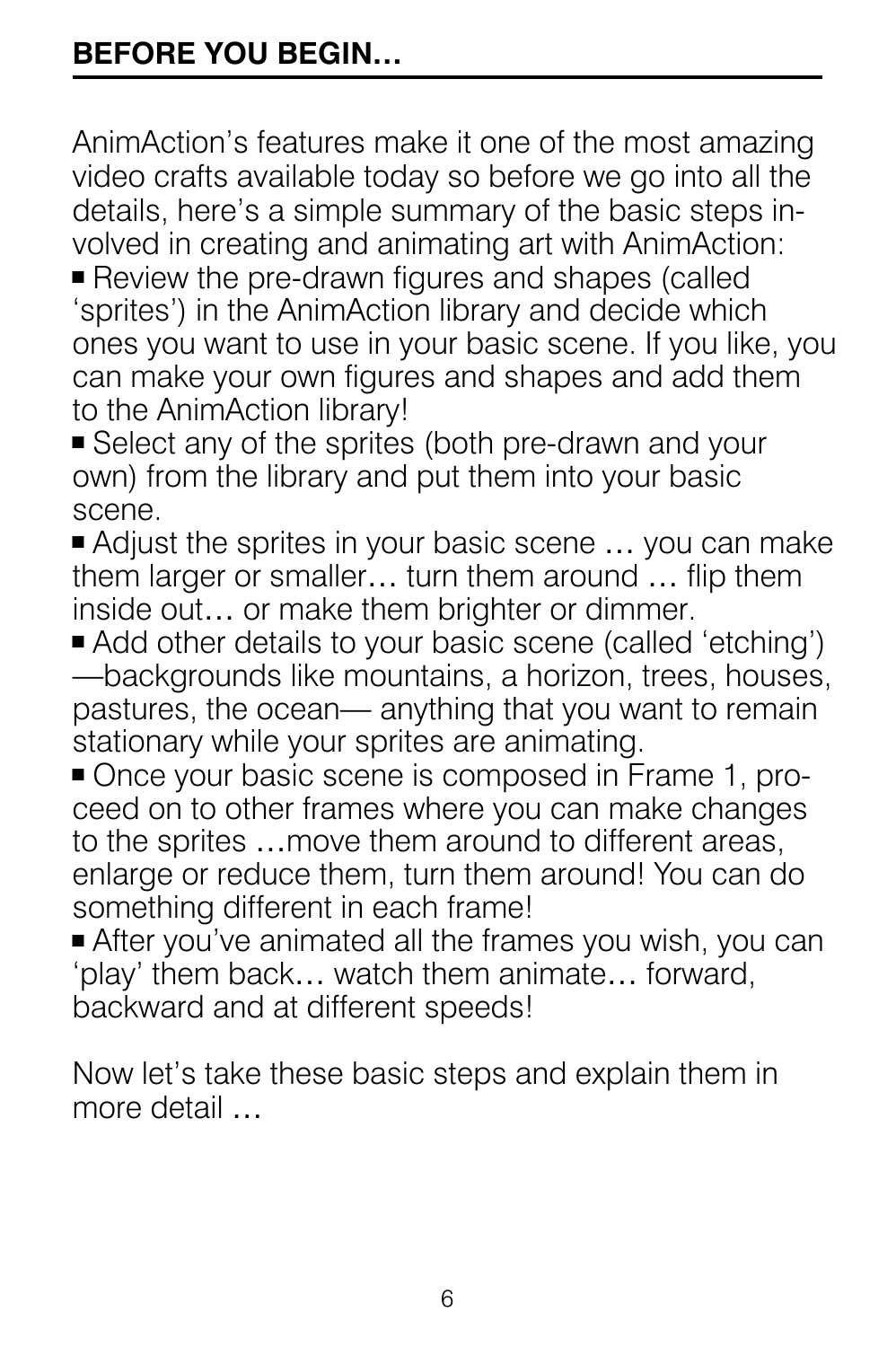# **CREATING THE BASIC SCENE**

Put your Light Pen in hand… and get ready for the most mind-boggling art experience of your life! First you must create a basic scene — and the possibilities are endless. Compose a country setting with trees, birds, wild horses, the sun and a mountain backdrop. Create your own faraway galaxy with stars, planets, comets, meteorites, spaceships! Draw your own racecourse with hot Formula I cars, a pace clock, even the cheering crowd! After you've created your basic scene, you can then animate and watch your creation come to life!

#### **Reviewing the Pre-Drawn Sprites**

AnimAction has been pre-programmed with *48 sprites* —pre-drawn shapes and figures— which you can use in your basic scene. It's a good idea to take a look at all of these sprites in the 3 Sprite Libraries before you start creating your scene so you can decide which ones you'll want to use.

After the AnimAction title, you'll see this on the screen:

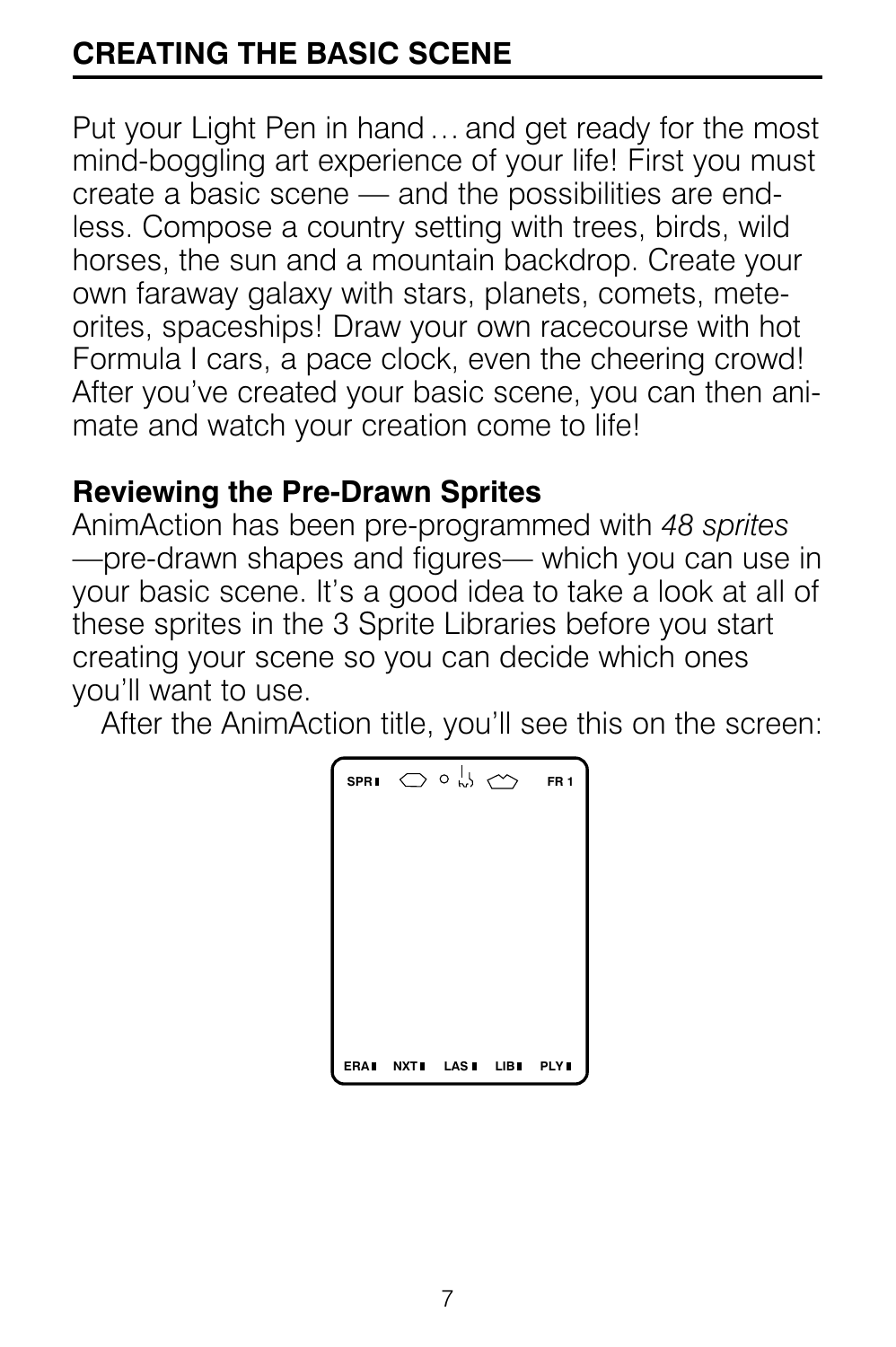This is Frame 1 of your composition. It is where you'll create your basic scene before moving on to Frames 2, 3 and beyond to animate your scene.

To review the first page of the sprite library, aim the Light Pen at the word, 'LIB'. When the other words at the bottom of the screen disappear, press Button 3 on the control panel. You will see:



Take a look at these sprites and make a mental note of those you think you might want to use in your basic design. Then aim the Light Pen at the word, 'NXT' and press Button 3 to see the next page of sprites.

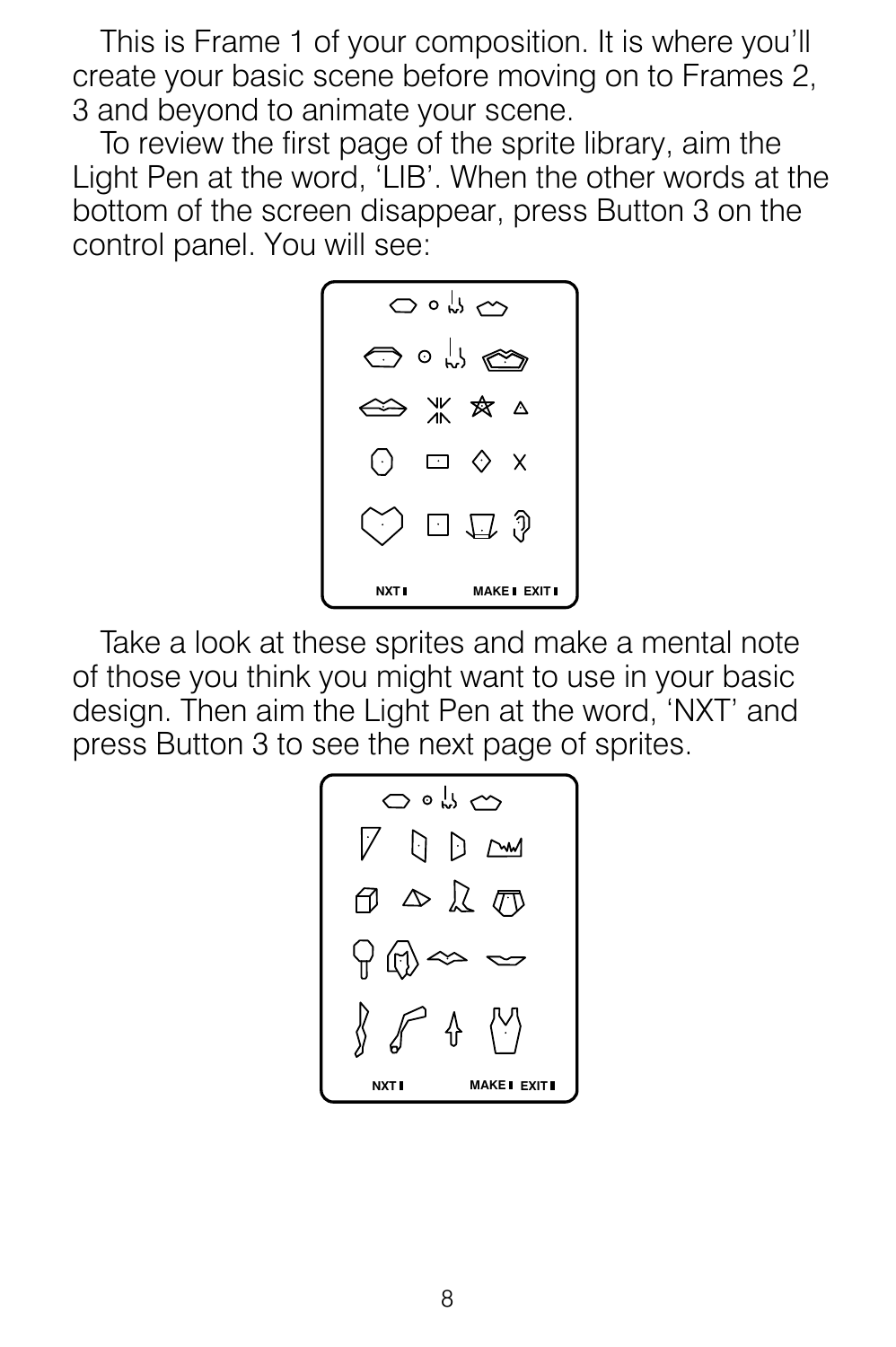Again, pick out the sprites you might want to use. Then aim the Light Pen at 'NXT' and press Button 3 to see this last page of pre-drawn sprites:



#### **Making Your Own Sprites**

If you wish, you can now draw your own sprites and add them to the library. Point the Light Pen at the word, 'MAKE' and press Button 3. You will see this:



This is your 'sketch pad'. The lines you see are simply guidelines to help you sketch your own sprites. Remember that your sprite must be drawn within the *outer* box. These guidelines will not show up in your finished sprite.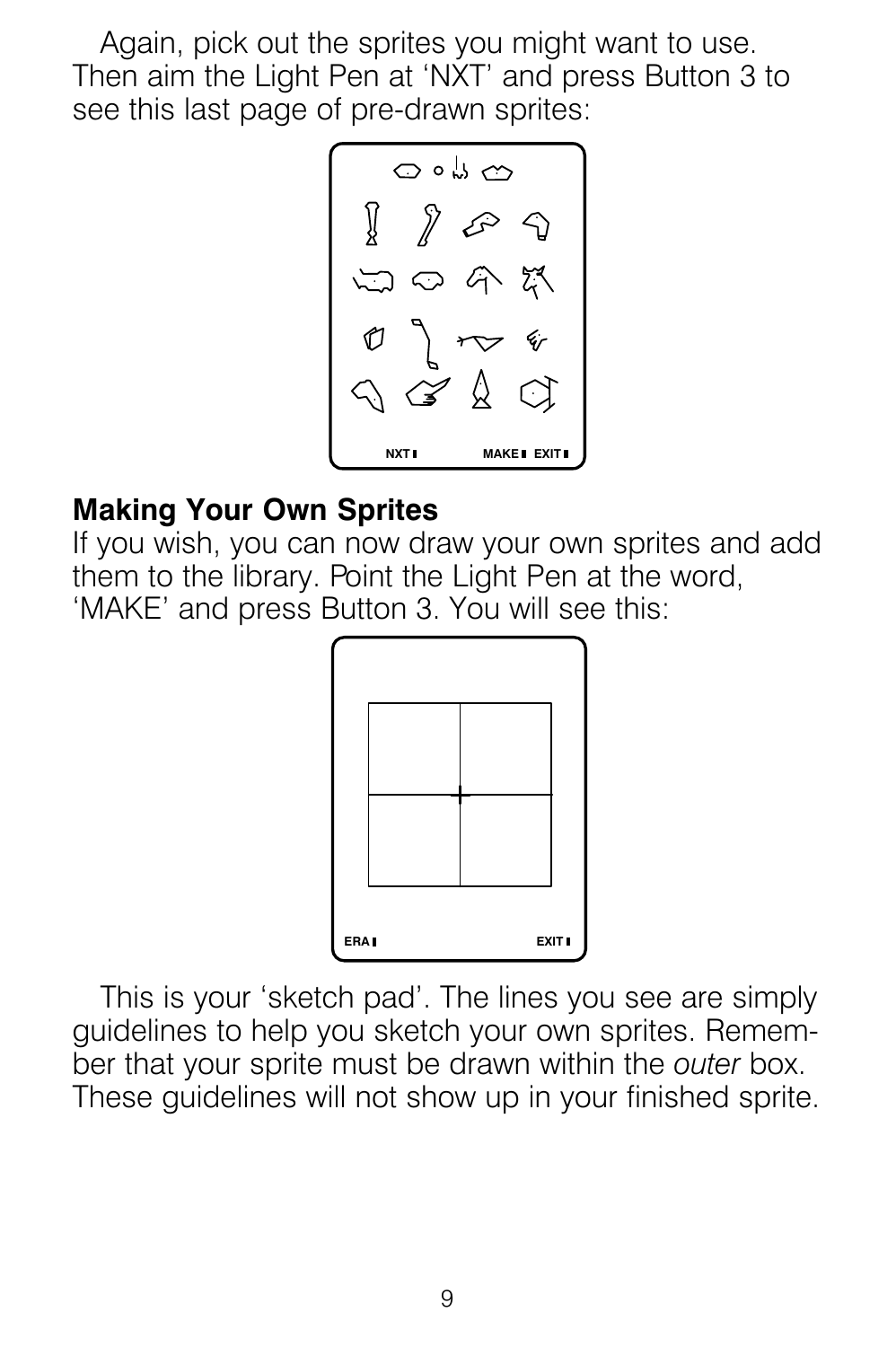## DRAWING THE SPRITE

To draw your sprite, aim the Light Pen at your desired starting point and press Button 1 to get a dot and '+' to appear. To create a line *starting* at this dot, aim the Light Per at another point where you want the line to *end* and press Button 2. In creating your sprite, use Buttons 1 and 2 to define starting points and draw lines. To close a figure, aim the Light Pen at a previously defined point. When it is detected, a square will appear around the point. Then press Button 2. You can also move the '+' sign by aiming the Light Pen at your desired new starting point and pressing Button 1. (Note: Your sprite can contain up to 29 lines.)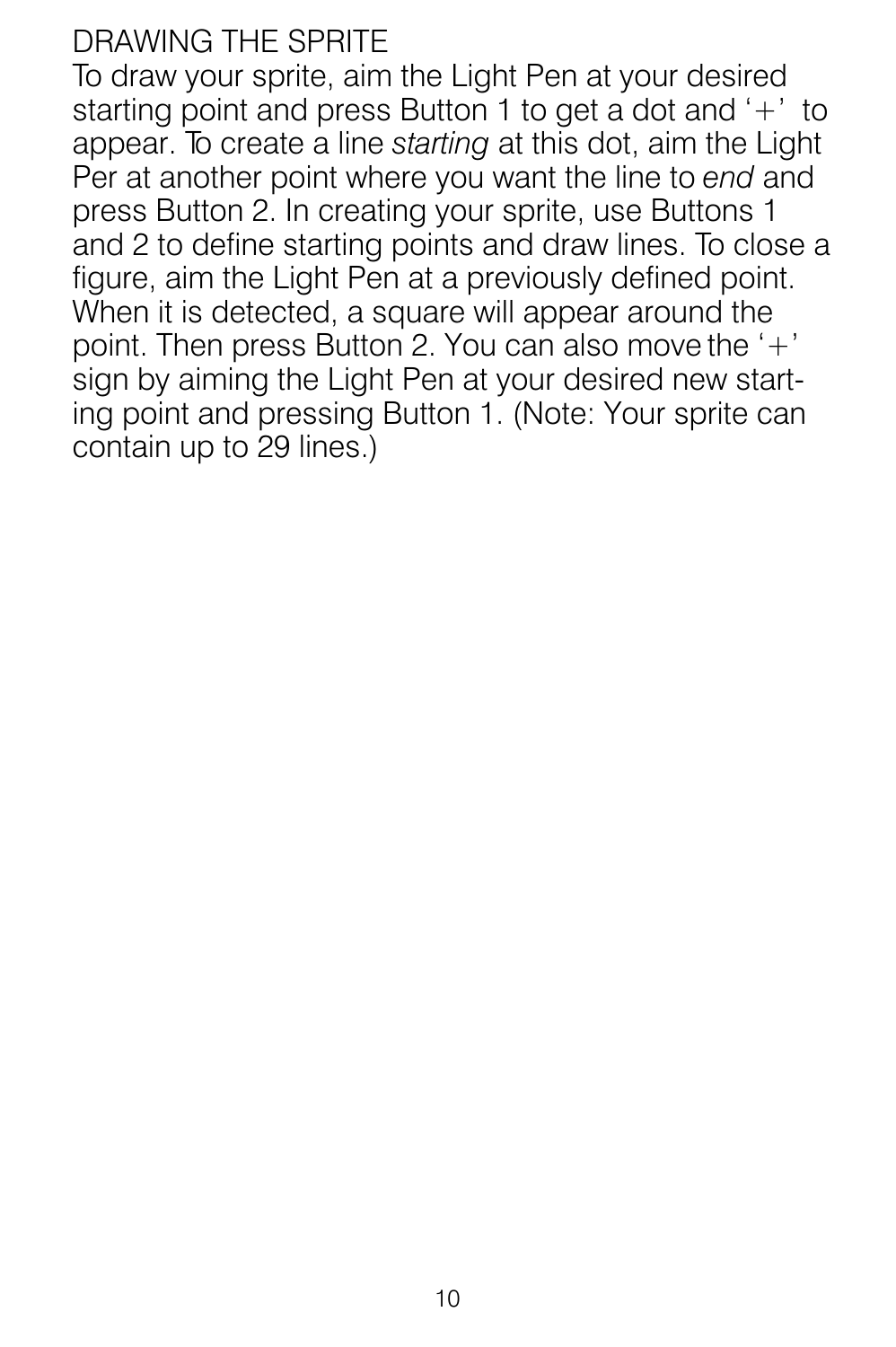

*Press Button 1 at desired starting point.*



*Press Button 2 to draw line starting at first point.*



*Press Button 2 again to continue the drawing.*



*To close figure, aim Light Pen at existing point and press Button 2.*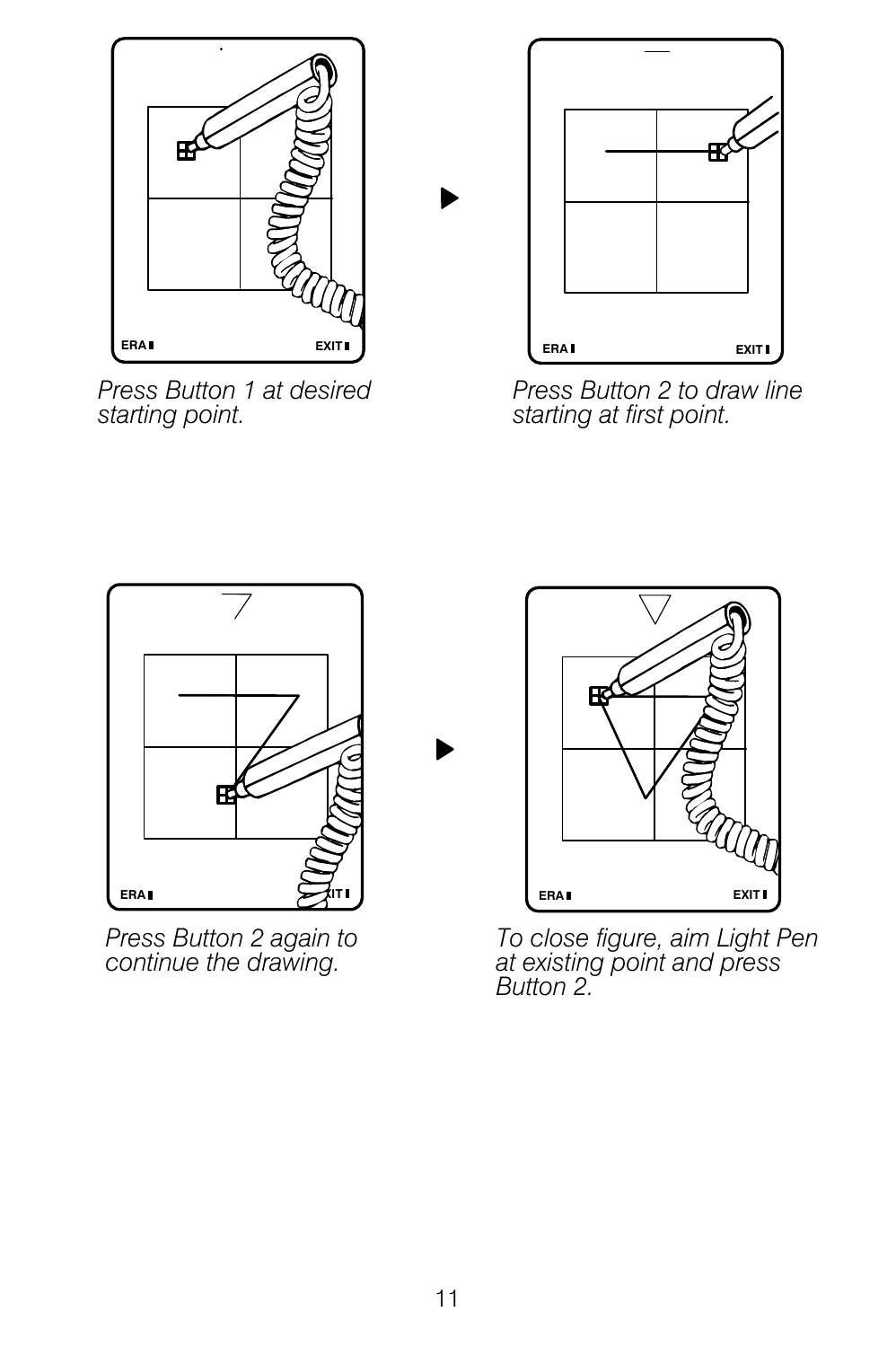## MAKING ADJUSTMENTS

Before adding your sprite to the library, you can make any adjustments you feel necessary. Just aim the Light Pen at any point on your sprite. When the point is detected, a square will appear around the point. Press Button 3 and hold it while you move the point with the Light Pen. This will also move the line or lines connected to that point (like a 'rubber band' effect). Release Button 3 when that point is in the desired location. Continue to adjust your figure until it is completed and looks just the way you want it to look!

You can remove lines from your sprite…one at a time…in the *reverse* order than you drew them. Each time you press Button 4, a line will be erased. (Note: you don't need to aim the Light Pen at the line being erased.) You can also erase the entire sprite by aiming the Light Pen at the word, 'ERA' and pressing Button 3.



*Aim the Light Pen at any point.*







*To erase everything, aim the Light Pen at 'ERA' and press Button 3.*

ADDING YOUR SPRITE TO THE LIBRARY When your sprite is complete, add it to the blank library page by aiming the Light Pen at the word, 'EXIT' and pressing Button 3.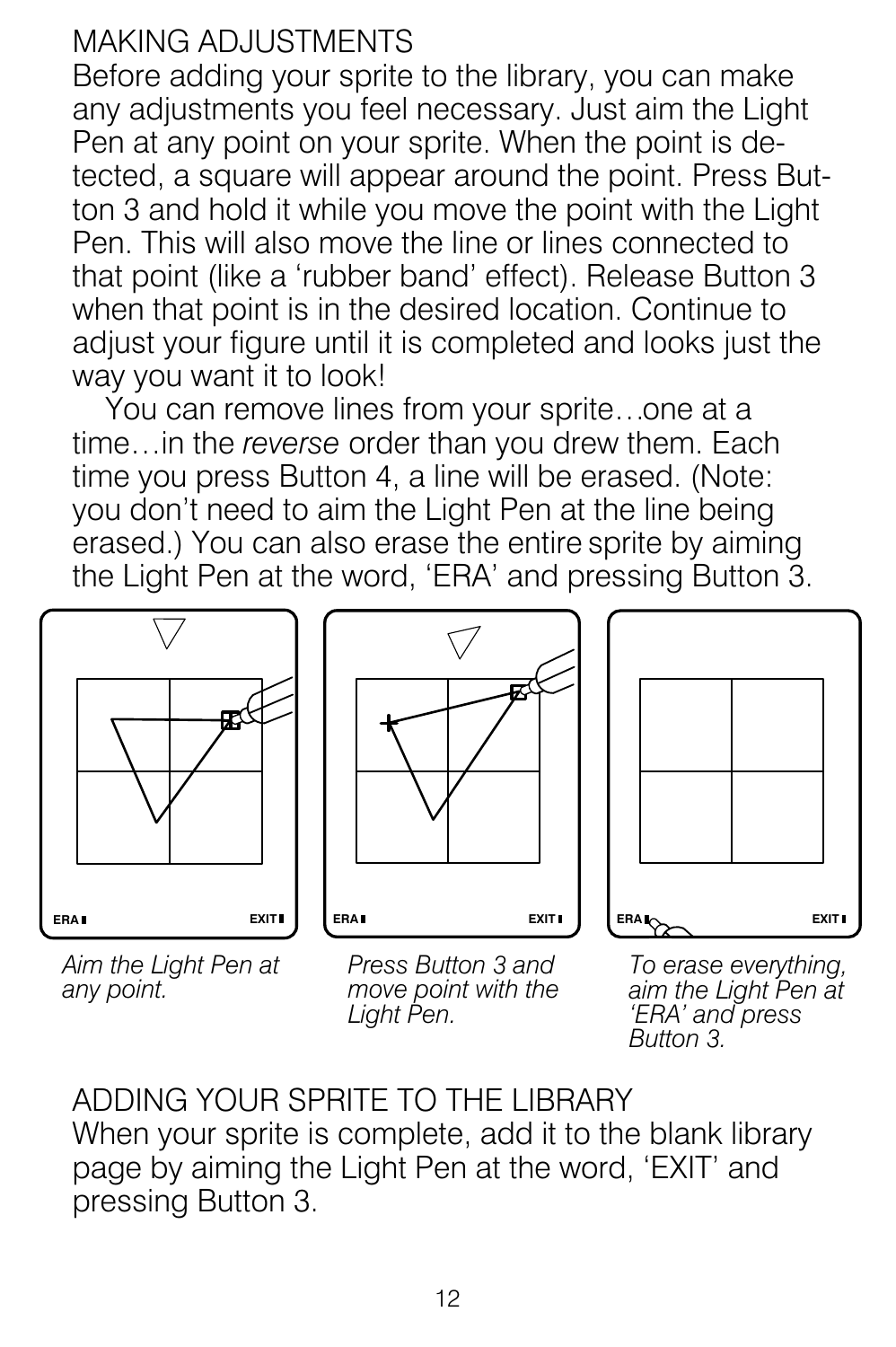## CREATING EVEN MORE SPRITES!

You can create up to 20 of your own sprites and enter them on your library page. Just aim the Light Pen at the word, 'MAKE' to get back to the 'sketch pad' mode and then follow the same procedure for each sprite you want to make.

## DELETING SPRITES FROM YOUR LIBRARY

Should you want to delete one or more of your sprites from the library, simply go to the library page and aim the Light Pen at the sprite you want to delete. Then press and hold Button 3 and press Button 4.

## **Selecting The First Four Sprites For The Basic Scene**

You can select four sprites at a time from the entire library of sprites and use them in your basic scene.

To select a sprite, first go to the library page on which the sprite is located. Aim the Light Pen at the word, 'LIB' or 'NXT' and press Button 3 one or more times until you find the right page. To select a sprite, aim the Light Pen at the sprite. When it gets brighter, press Button 3. You'll see the sprite you selected appear at the top of the screen. Continue to select up to three more sprites in this same manner.

## **Placing The First Four Sprites In The Basic Scene**

After selecting the first four sprites, you can use them in composing your basic scene. Point the Light Pen at the word 'EXIT' on any library page and press Button 3. This will take you to the main compose screen—Frame 1 which looks like this: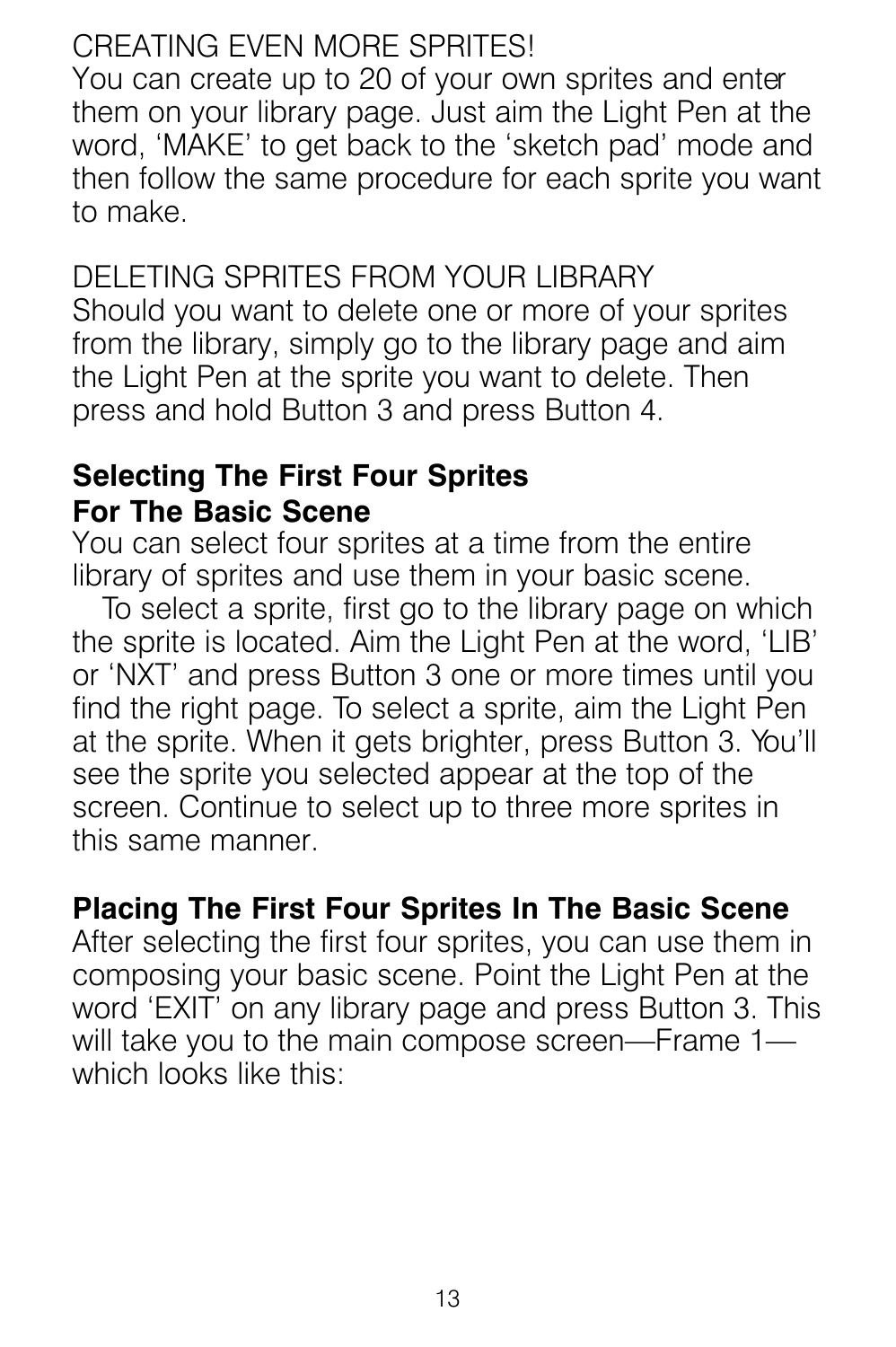

To enter a sprite into the basic scene, aim the Light Pen at that sprite at the top of the screen. (Note: be sure to always aim the Light Pen at the dot in the center of the sprite.) When the sprite gets brighter, press and hold Button 3 and use the Light Pen to move the sprite down into the main part of the screen. Then release Button 3. Don't worry about the exact positioning of the sprite right now. You'll be able to move it around, make it bigger or smaller later.

You can use each sprite as many times as you wish in your basic scene. Just go back up to the sprite Menu at the top of the screen and move it down again into your basic scene.



*Aim the Light Pen at the sprite.*



*Press & hold Button 3 and move the sprite down with the Light Pen.*



*Use any sprite as many times as you wish.*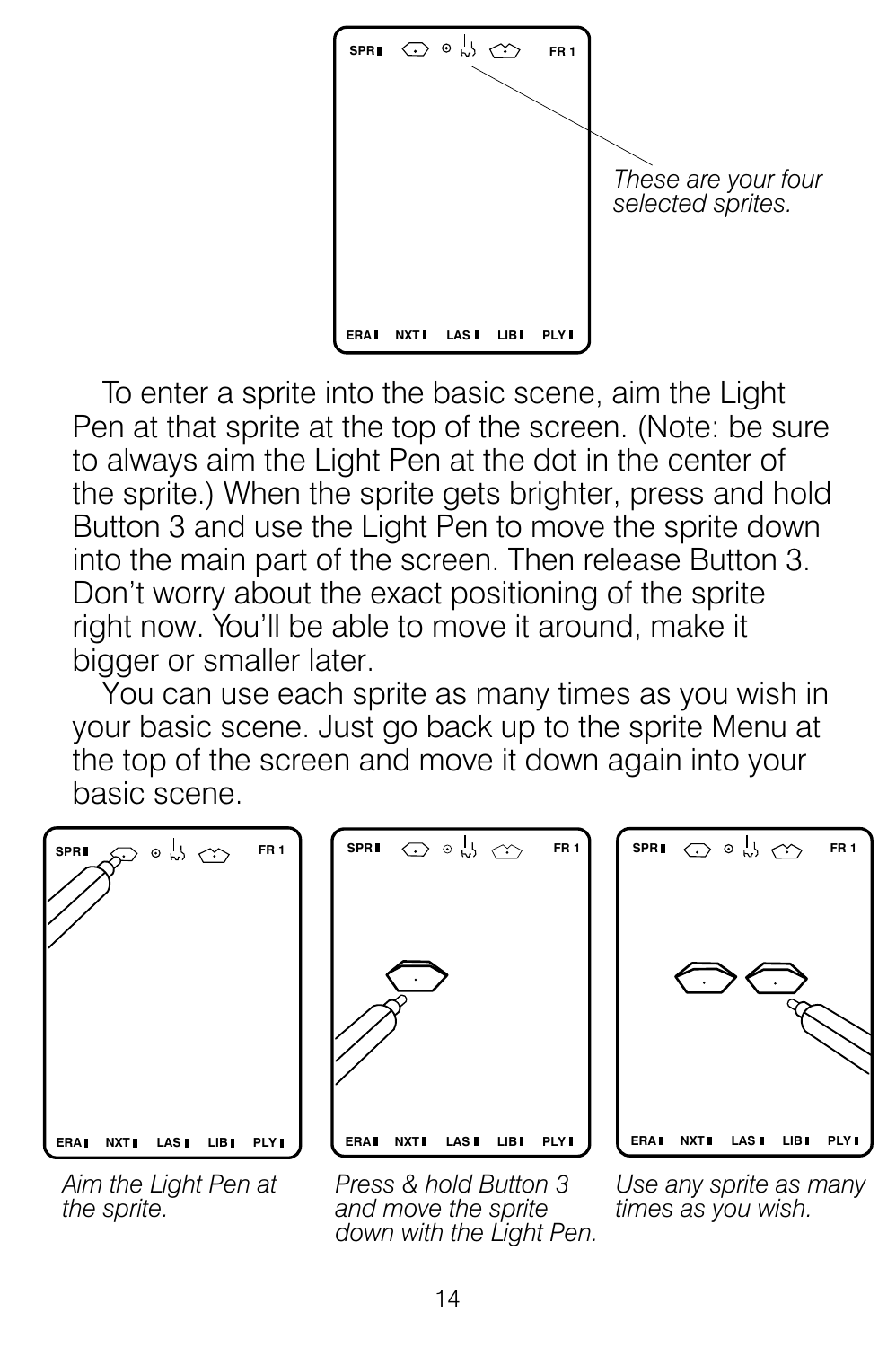## **Adjusting The Sprites**

You can make many adjustments to any or all of your sprites now. Move them anywhere on the screen! Make them larger or smaller, brighter or dimmer, rotate them… even flip them inside-out! Here's how:

+ *To Move a Sprite Around the Screen:* Aim the Light Pen at the bright dot in the center of the sprite. Press and hold Button 3 and move the sprite with the Light Pen anywhere you want on the screen.

+ *To Make a Sprite Larger or Smaller:* Aim the Light Pen at the dot in the sprite and push the joystick *forward* to make the sprite *larger* or *backward* to make it *smaller*.

+ *To Make a Sprite Brighter or Dimmer:* Aim the Light Pen at the dot in the sprite. Press and hold *Button 1* to make the sprite *dimmer*. Or press and hold *Button 2* to make the sprite *brighter*.

+ *To Rotate a Sprite:* Aim the Light Pen at the dot in the sprite and push the joystick to the *right* for *clockwise* rotation or to the *left* for *counter clockwise* rotation.

+ *To Flip a Sprite in Three Directions:* Aim the Light Pen at the dot in the sprite and press and *hold down* Button 3. Then press Button 2 one or more times. Each time you press Button 2, you will get one of three different mirror images of the sprite.

+ *To Erase a Sprite:* If you decide that you don't want to use a sprite in your scene, simply aim the Light Pen at the sprite. Press and hold Button 3 and then press Button 4 and the sprite will vanish from your scene. Although you have erased this sprite at this time, it is available for use again later if you wish.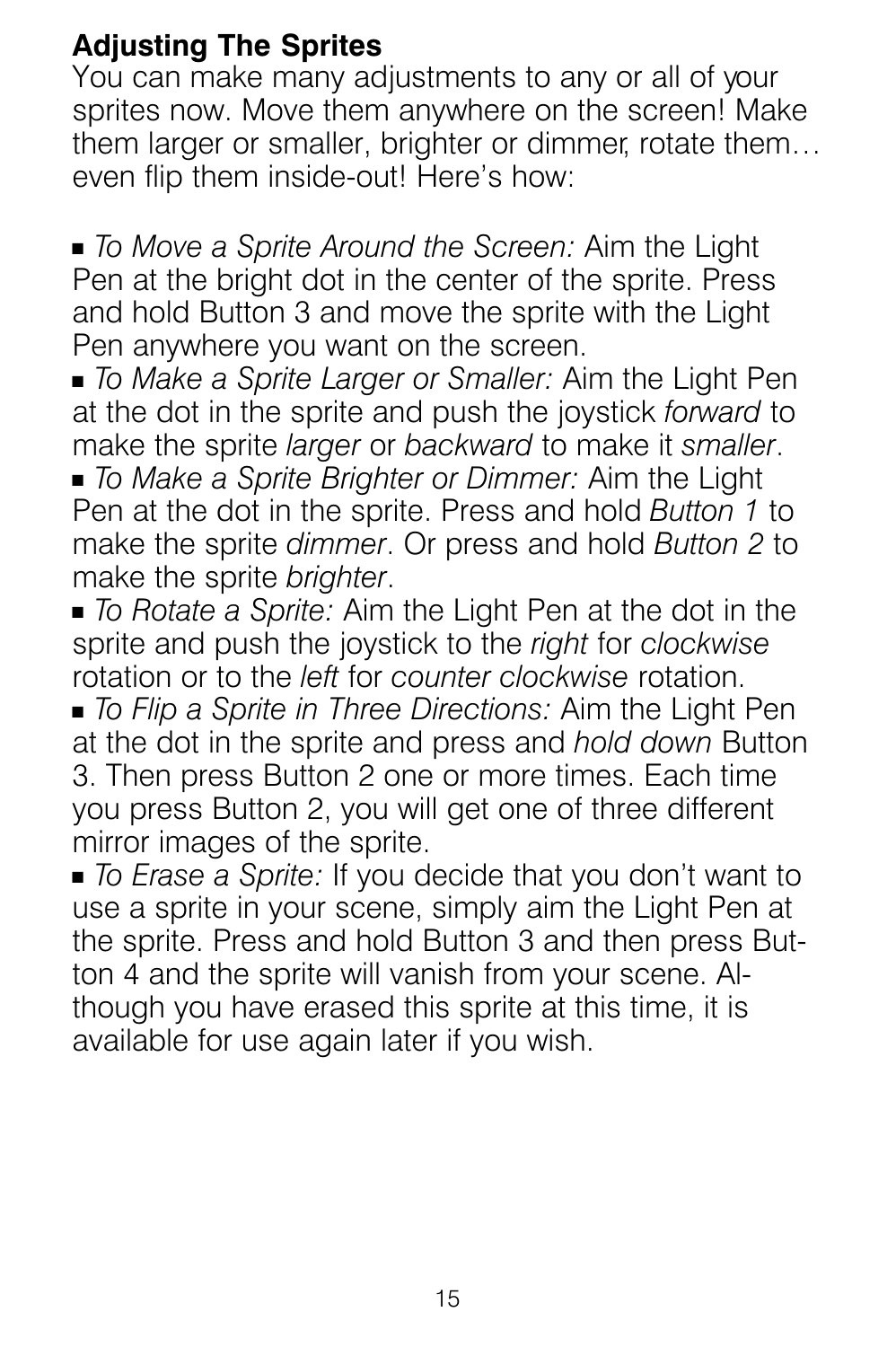## Selecting and Using Additional Sprites For The Basic Scene

After using the first four sprites you selected, you can go back to the library and select more sprites…up to four at a time. Simply follow the same procedure described above. (Note: you can use up to 32 sprites in the basic scene.)

## Adding Other Details To The Basic Scene

When you've finished selecting and placing sprites into your basic scene, you can add other details. This process is called 'etching. For example, you can draw a mountain backdrop, a horizon line, trees, houses anything that you want to remain stationary while your sprites are animating.

To enter the 'ETCH' mode, aim the Light Pen at the word, 'SPR' at the top left side of the main compose screen. Then press Button 3. When you release the button and move the Light Pen away from the screen, you will be in the 'ETCH' mode and you will see the cursor  $('+')$  in the center of the screen.

<sup>+</sup> *'Free Hand' Etching:* To start etching, aim the Light Pen at the  $'$ +' and use the Light Pen to move the  $'$ +' to your desired starting position. To draw free hand lines, press and hold Button 1 on the control panel while you move the '+' around the screen with the Light Pen. The slower you draw, the easier it will be to create curved lines. To draw another figure or part of the background on the screen, release Button 1 and move the  $+$  with your Light Pen to another starting position. Then press and hold Button 1 again as you draw more lines. (Note: you can etch up to approximately 80 free hand lines.) **Example is** *Straight line' Etching:* To draw straight lines in the 'ETCH' mode, move the '+' with the Light Pen anywhere on the screen. This will be your starting point. Then press and hold Button 2 and move the Light Pen around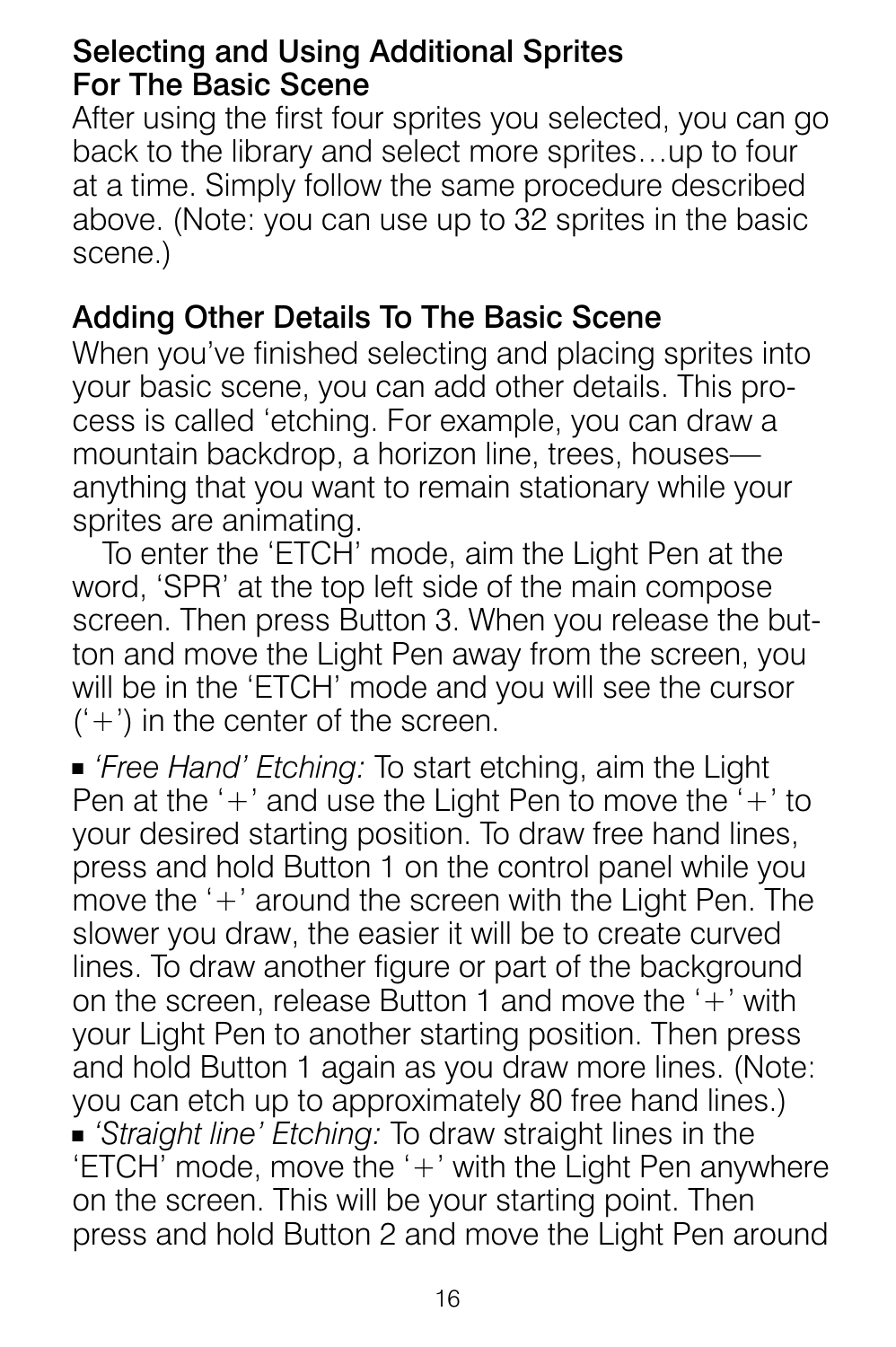the screen…watch your line stretch and pull to all directions, just like a rubber band! Release Button 2 when your straight line is at the desired location and the desired length. (Note: you can etch up to approximately 40 straight lines.)

■ *Erasing:* You can erase your entire etching or just one line at a time. To erase the entire etching, aim the Light Pen at the word, 'ERA' and press Button 3. To erase one line at a time—in the reverse order that you drew them —press Button 4 once for each line you wish to erase. (Note: you don't need to aim the Light Pen at the line being erased.)

When you have finished etching, you must go back to the 'sprite' mode before you start to animate. Aim the Light Pen at the word 'ETCH' at the top left side of the screen and press Button 3. When you release the button and move the Light Pen away from the screen, you will be back in the 'sprite' mode and ready to animate!

## **ANIMATING YOUR SCENE**

When your basic scene is completed in Frame 1 of the 'sprite' mode, you can start to animate it!

## **Advancing to New Frames & Adjusting Sprites**

To advance to Frame 2 and begin animating your scene, aim the Light Pen at the word, 'NXT' at the bottom of the screen and press Button 3.

Once you're in Frame 2, you can adjust your sprites in any way using the same methods described earlier in 'Adjusting The Sprites'. If you wish to see a 'shadow' of the previous frame's figures, press Button 4 *twice*. (Pressing Button 4 *once* will remove the words from the bottom of the screen which will also reduce any 'flicker' in your drawing.) Pressing Button 4 a third time will remove the previous frame's 'shadow' and will cause the words at the bottom to reappear.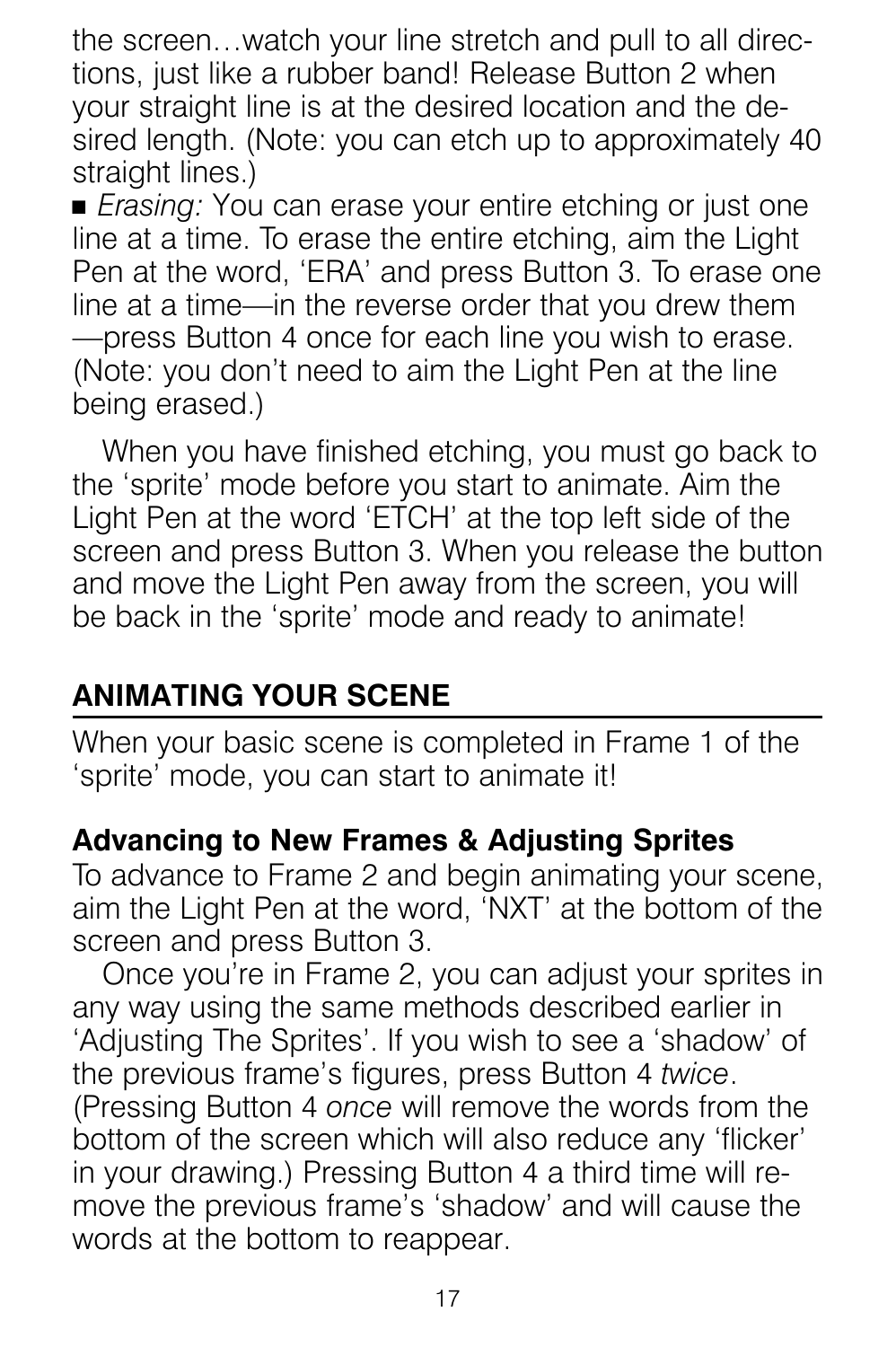After making all adjustments in Frame 2, you can advance to Frame 3 and beyond by using the same procedure. The total number of frames available for animation depends on the number of sprites you used in your basic scene:

#### **Number of Sprites in Scene**

**Number of Frames Available for Animation** 28 frames 14 frames 7 frames

3 sprites or less 4-16 sprites 17-32 sprites

You don't need to use all of the frames available for your animation…you can animate as few as two frames.

## 'Playing' Your Animation

To watch your creation come to life, aim the Light Pen at the word, 'PLY' at the bottom of the screen and press Button 3. This animation shows your scene in a continuous forward and reverse motion. You'll see your scene beginning in Frame 1, progressing frame by frame through the last frame you completed. It then progresses frame by frame in reverse back to Frame 1. This animation will continue until you press Button 1 to stop it. For example, if you completed seven frames, it would 'play' this way:

```
Frame: 1234567654321234567 etc.
```
There are two other play options for your animation. If you press Button 2 once while your scene is animating, it will move in a forward direction only, smoothly looping from the last frame back to the first frame. For example, in a seven-frame animation, it would 'play' like this:

Frame: 123456712345671234567 etc.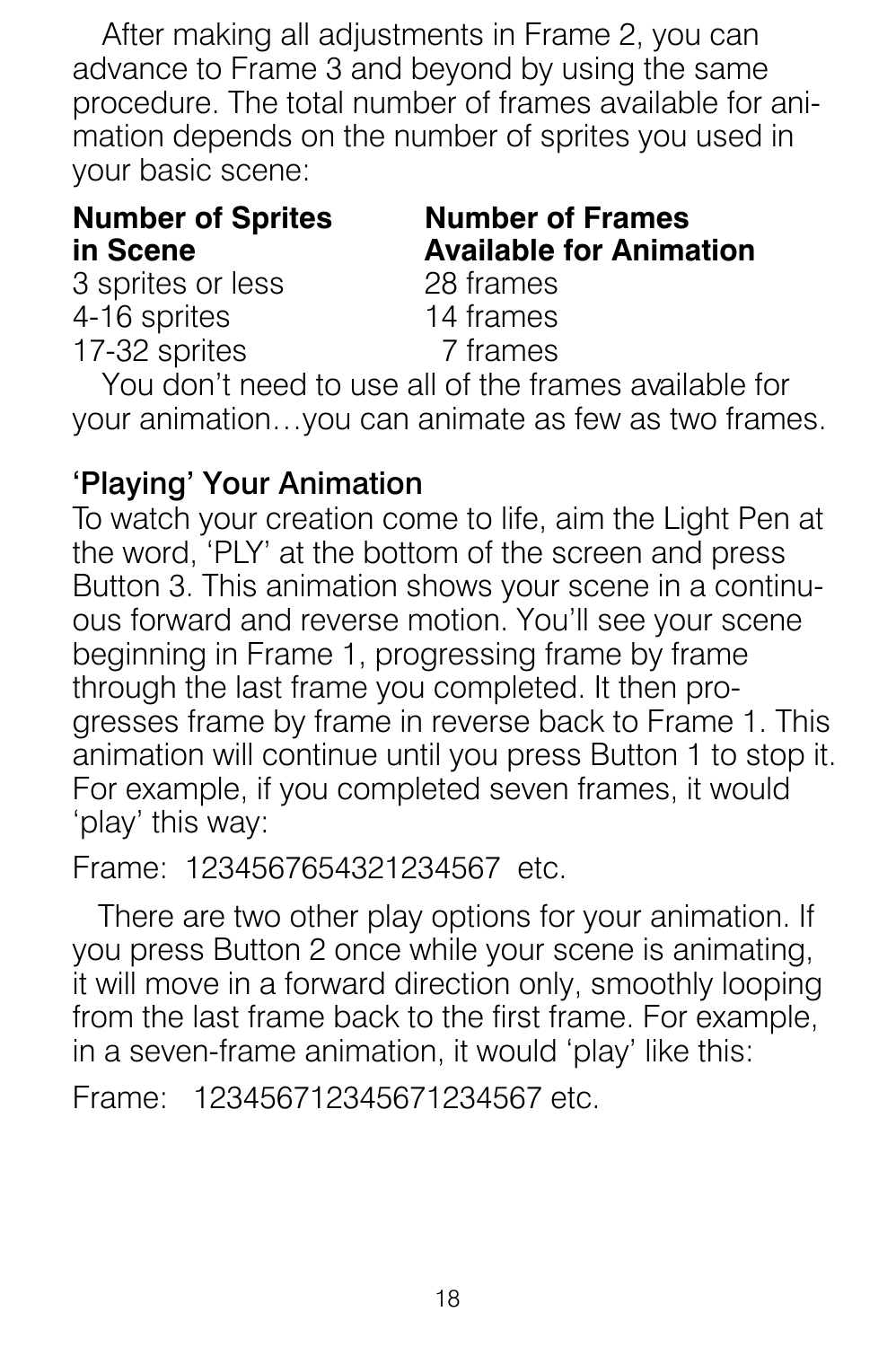If you press Button 2 a second time, your scene will then animate in a forward direction only— *without* a smooth loop from the last frame back to the first. For example, in a seven frame animation, it would 'play' as follows:

Frame: 1 2 3 4 5 6 7 1 2 3 4 5 6 7 1 2 3 4 5 6 7  $\mathsf{a}$ 

If you press Button 2 a third time, you will return to the original forward and reverse animation sequence.

You can also control the speed of the animation while it's in motion in any of the 'play' options. While the animation is 'playing', you can *speed it up* by pressing *Button 4* one or more times… or *slow it down* by pressing *Button 3* one or more times.

You can always *stop* the animation at any time by pressing *Button 1* which will return you to the last frame you were in before 'play'.

## **Editing Your Animation**

You can go back to any frame and make adjustments to your sprites. You can also go to additional frames (if they are available) and continue your animation. First press Button 1 to stop the 'play' mode. Go backward or forward to any frame to re-edit that frame by aiming the Light Pen at 'LAS' or 'NXT' and pressing Button 3 one or more times. To *erase all frames*, simply aim the Light Pen at the word, 'ERA and press Button 3. You can then start over again and create a whole new scene.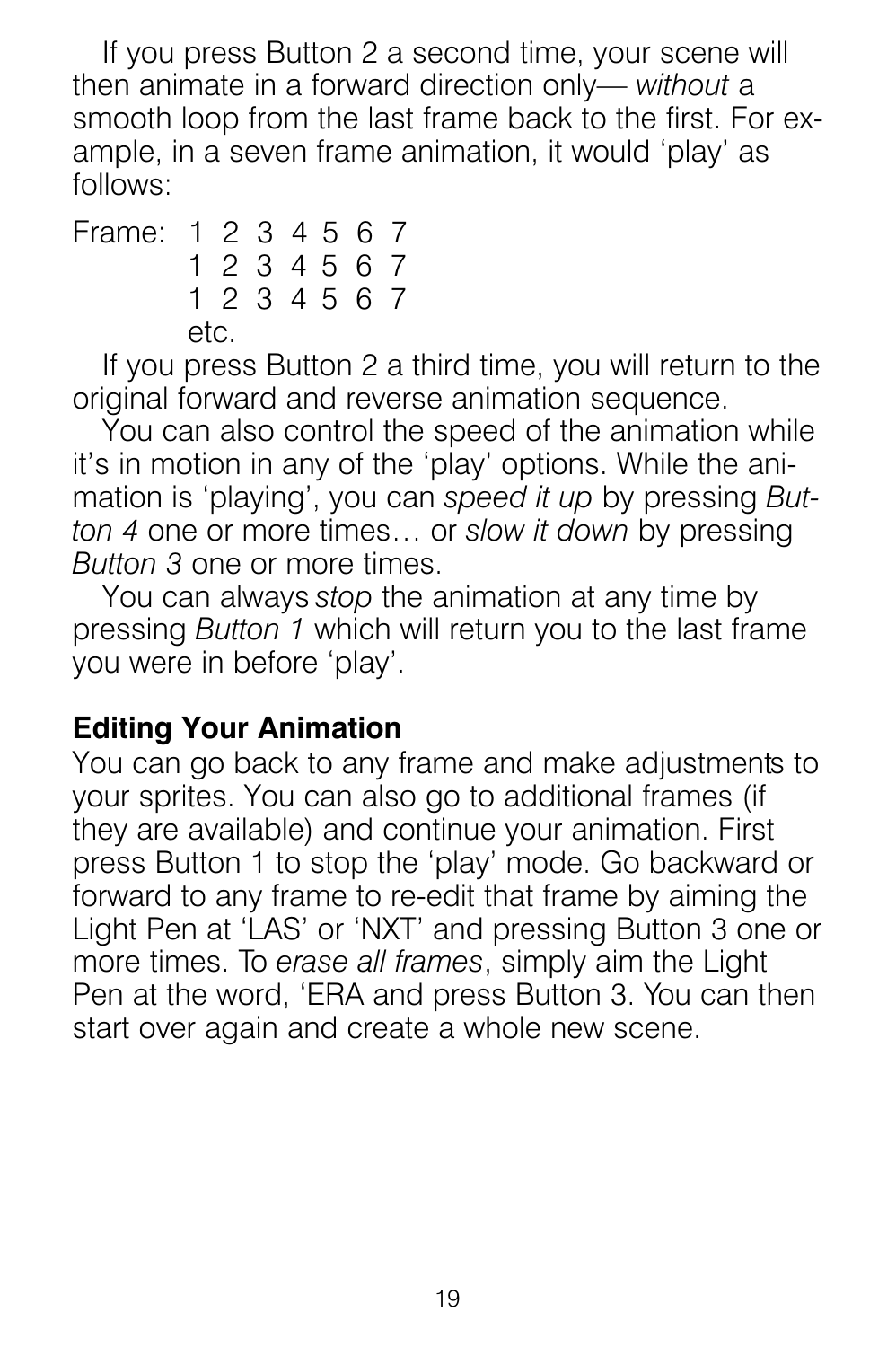

*Make her run, walk, send her out on a shopping spree! Draw your own background and send her camping, sailing, climbing, dancing!*



*Create your own star wars! The enemy fleet attacks! Dive bomb! Soar through the galaxy! Fire your secret weapons!*



*Speed him up, slow him down, send him through tunnels, across bridges, into a dangerous jungle!*



*He's your own personal robot —with special powers! Make him spin his arms, his eyes grow brighter, then make him disappear! Send him flying through space… you're in control of all his actions.*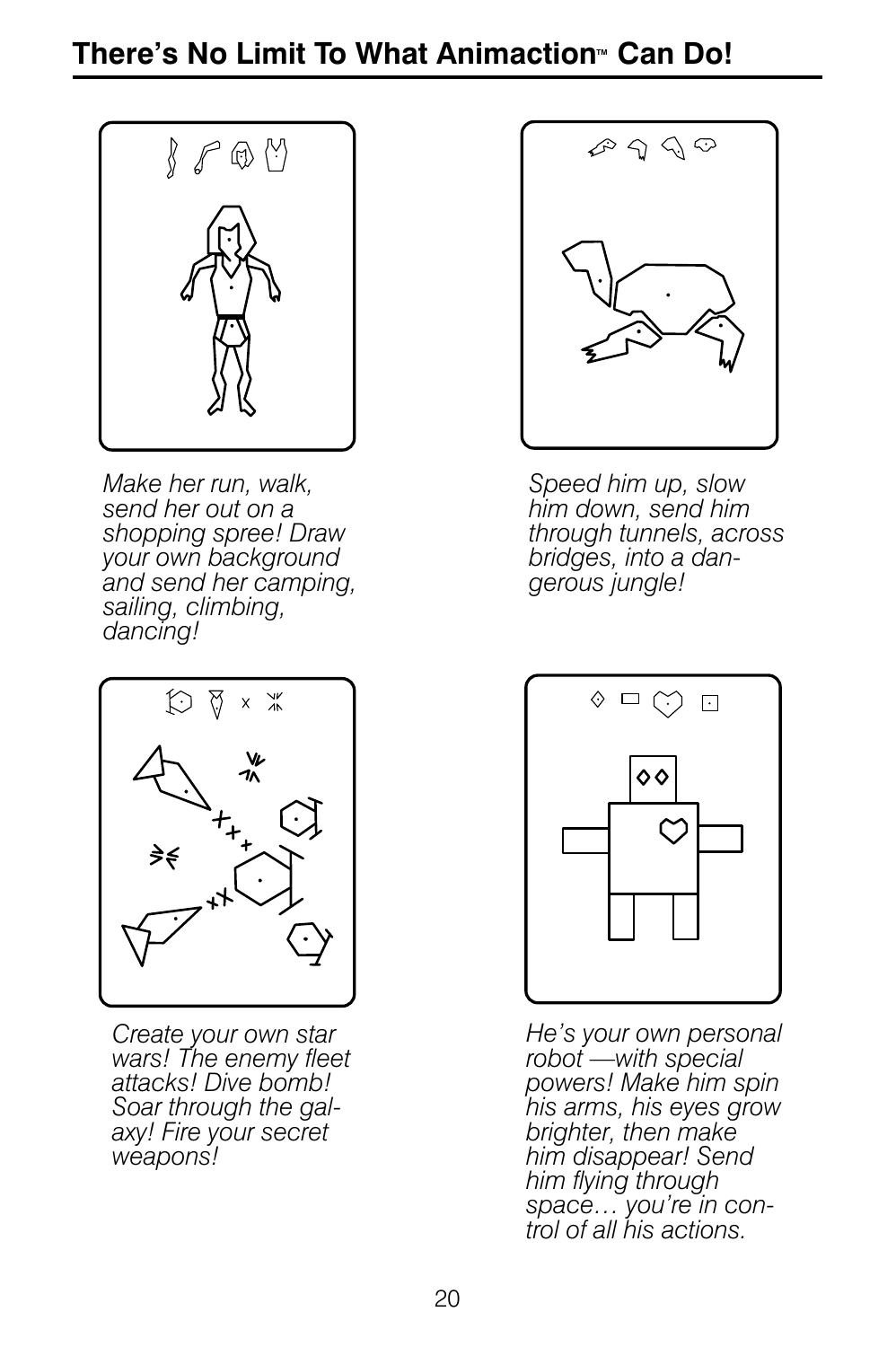

*Create this basic scene using the first set of sprites on the screen.*



*In Frame 2, move the eyes around.*



*In Frame 3, make more adjustments.*



*Fine-tune your animation before you go into the 'play' mode.*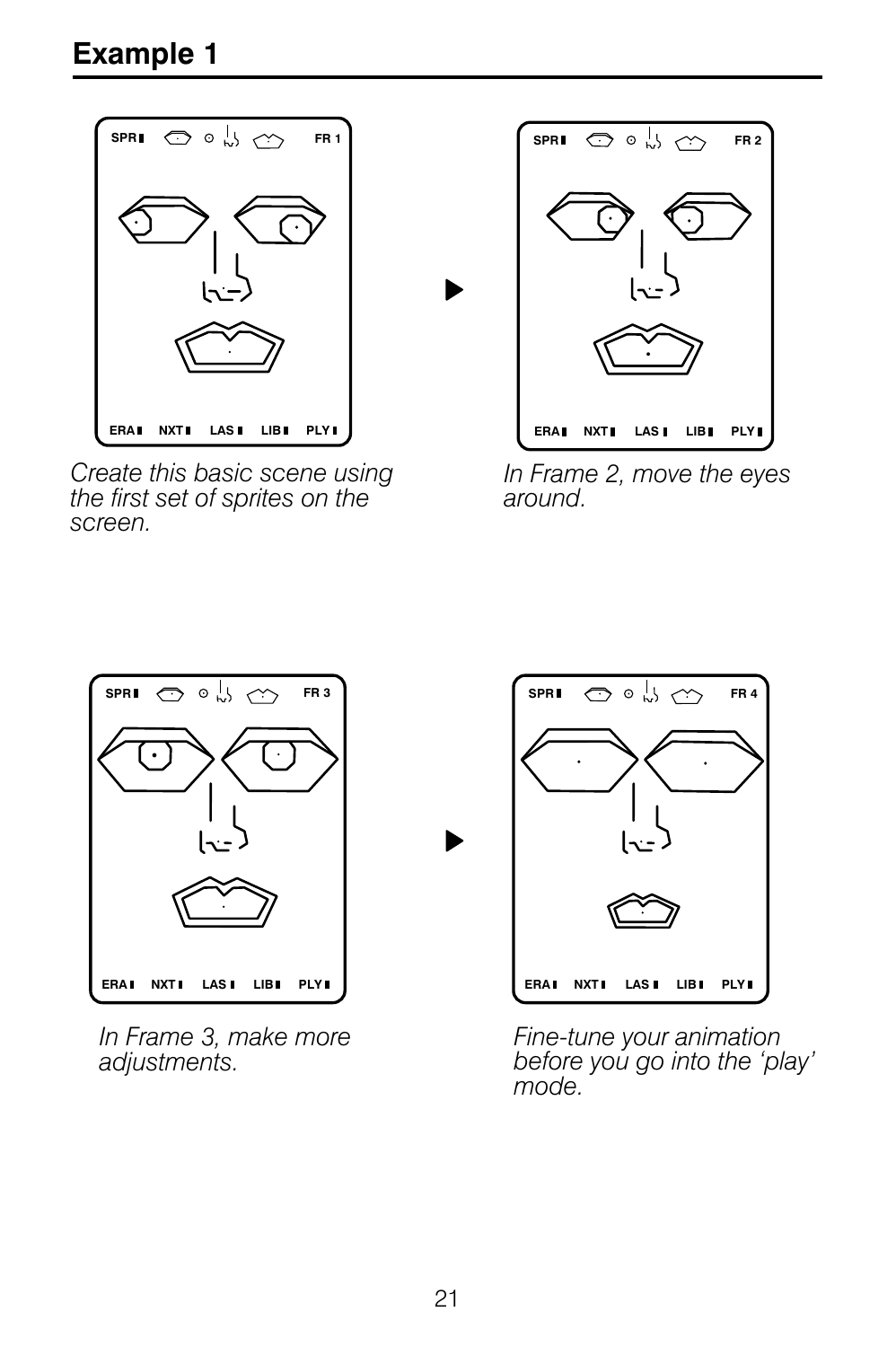

*Go to 'ETCH' mode and draw your own design.*



*Go to 'SPRITE' mode and select these sprites from the third library page.*



*Assemble all the pieces, making whatever adjustment necessary in Frame 1.*



*In Frame 2, bring the horse's body and head forward and place legs in running position.*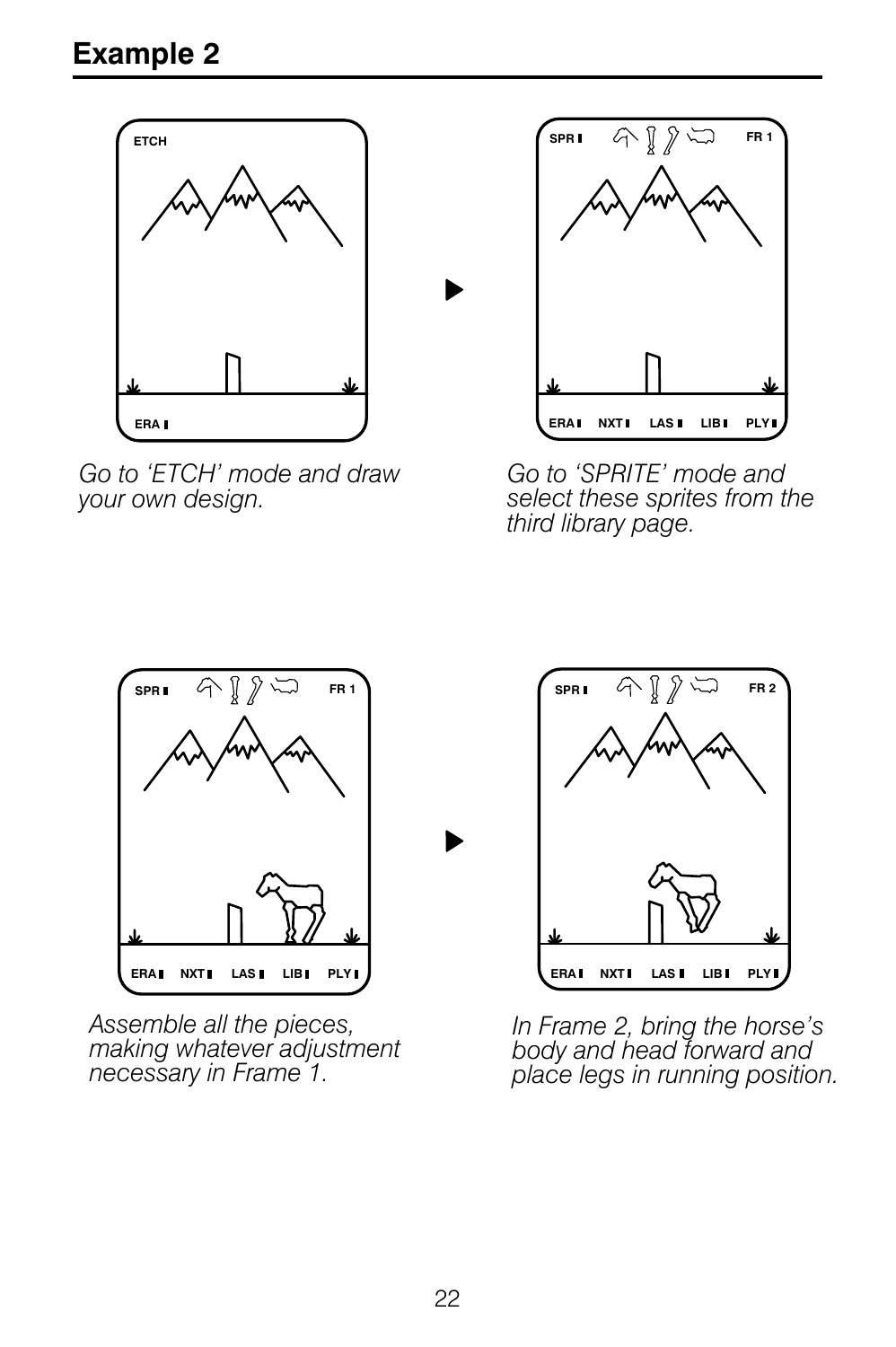

*Raise the horse's head and body, and place his legs in jumping position.*



*Position his legs so that they are fully extended over the hurdle.*



*Lower his head and body and place his legs on the ground.*



*Lower the horse's head to graze.*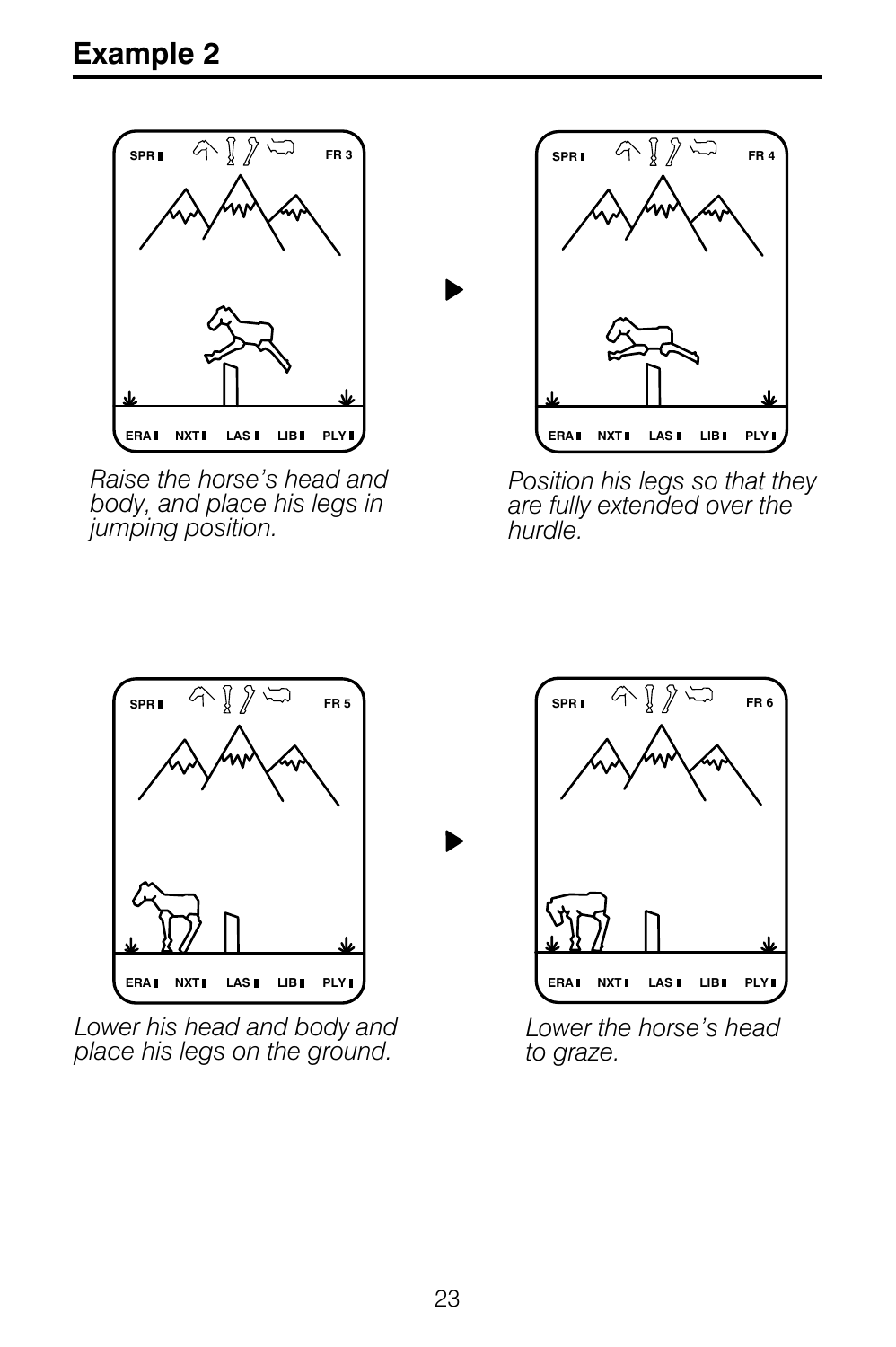

*Point Light Pen at 'LIB', and press Button 3. Then point pen at 'MAKE' and press Button 3.*



*Use Button 1 and 2 to draw a hammer.*



*Point Light Pen at 'EXIT' and press Button 3 to add hammer to the blank library page.*



*Repeat procedure to draw a nail and add it to the library.*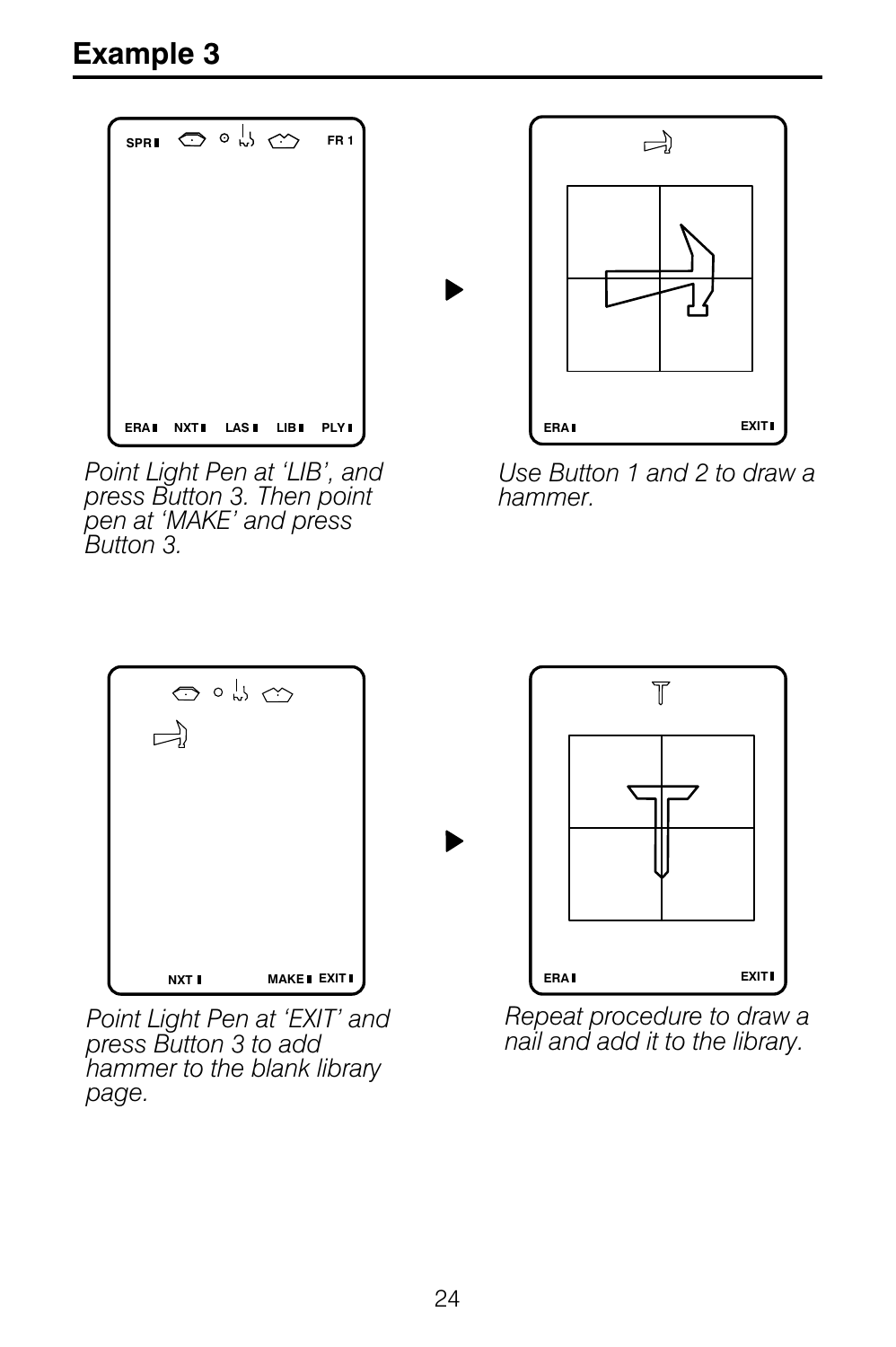

*Repeat procedure to draw an explosion and add it to the library.*



*Select these 3 sprites you've just drawn for the basic scene.*



*In 'ETCH' mode, create the stationary background (table).*



*In Frame 1, using your Light Pen, place the hammer, nail and explosion on the table.*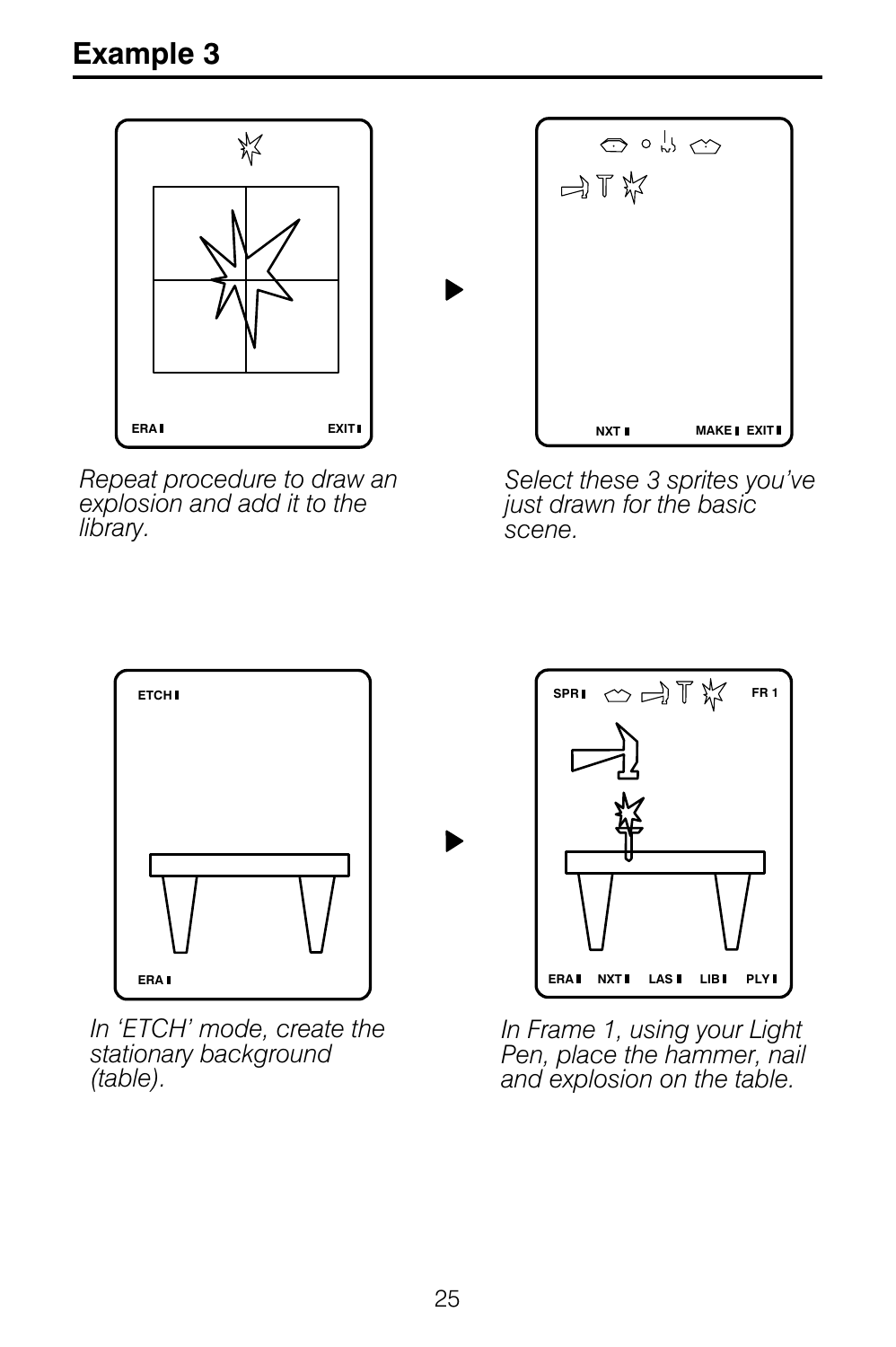

*Then make the explosion 'invisible' by using Button 1.*



*In Frame 2, lower hammer to top of nail.*



*In Frame 3, bring up the intensity of the explosion by pressing Button 2.*



*In Frame 4, lower nail into table and move hammer to top of nail. Then make the explosion 'invisible' by using Button 1.*

*Play sequence by pointing Light Pen at 'PLY'.*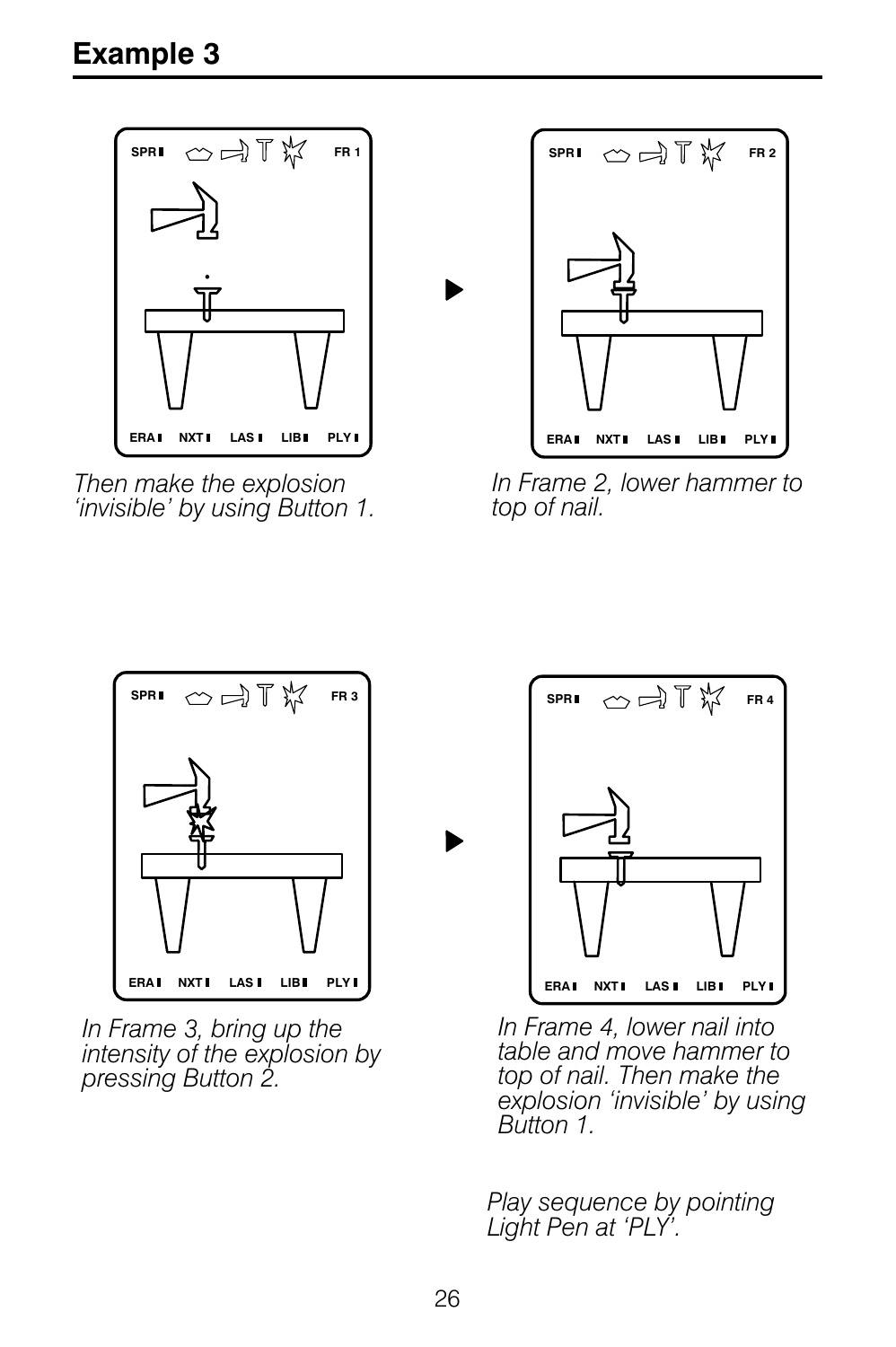This Video Game Cartridge is warranted by General Consumer Electronics, Inc. to the original consumer purchaser in the U.S.A. for a period of 90 days from the original purchase date under normal use and service against defective workmanship and materials. ANY IMPLIED WARRANTIES ARE ALSO LIMITED IN DURATION TO THE NINETY (90) DAY PERIOD FROM THE ORIGINAL PURCHASE DATE. SOME STATES DO NOT ALLOW LIMITATIONS ON HOW LONG AN IMPLIED WAR-RANTY LASTS. SO THE ABOVE LIMITATION MAY NOT APPLY TO YOU.

 This warranty is void if the GCE Video Game Cartridge has been damaged by accident, unreasonable use, neglect, misuse, abuse, improper service, modification, subject to commercial use or other causes not arising out of defects in workmanship or materials and is limited to electronic and mechanical parts contained in the cartridge.

 GENERAL CONSUMER ELECTRONICS, INC. SHALL NOT BE LIA-BLE FOR LOSS OF USE OF THE VIDEO GAME CARTRIDGE OR OTHER INCIDENTAL OR CONSEQUENTIAL COSTS. EXPENSES OR DAMAGES INCURRED BY THE PURCHASER RESULTING FROM BREACH OF ANY EXPRESS OR IMPLIED WARRANTIES ON THE VIDEO GAME CARTRIDGE. SOME STATES DO NOT ALLOW THE EX-CLUSION OR LIMITATION OF INCIDENTAL OR CONSEQUENTIAL DAMAGES. SO THE ABOVE LIMITATION OR EXCLUSIION MAY NOT APPLY TO YOU.

 During the warranty period, if found to be defective due to workmanship or materials, the GCE Video Game Cartridge will at the option of General Consumer Electronics, Inc. be repaired or replaced with a new or reconditioned GCE Video Game Cartridge without charge for parts or labor when returned by Purchaser with proof of purchase date, shipped prepaid to General Consumer Electronics, Inc. at the following address:

#### **General Consumer Electronics Inc.**

233 Wilshire Boulevard

Santa Monica, California 90401

 In the event that your GCE Video Game Cartridge is replaced, the warranty on the replacement will be ninety (90) days from the date of its return to you.